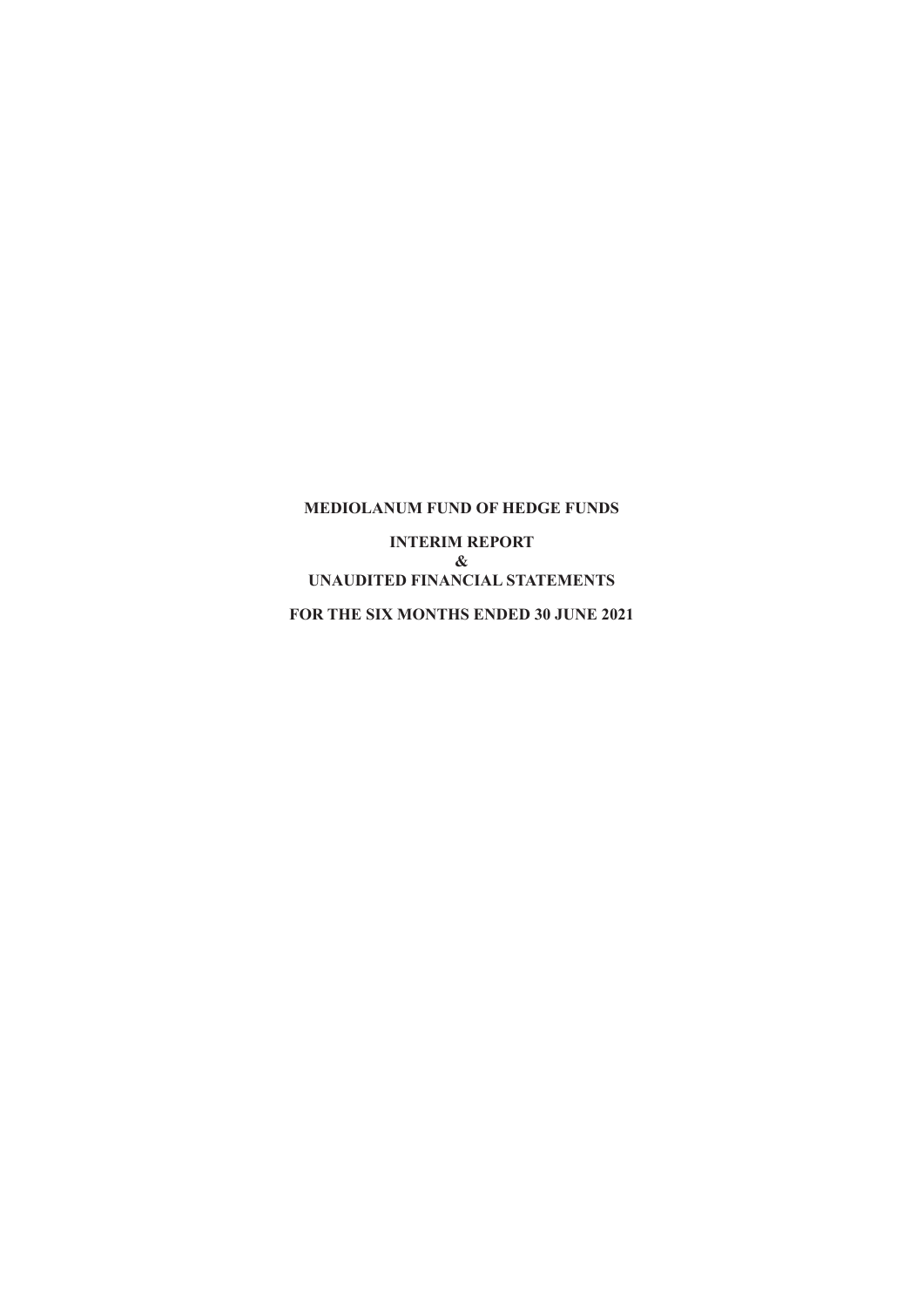# **TABLE OF CONTENTS**

| 2  |
|----|
| 3  |
| 5  |
| 6  |
| 7  |
| 8  |
| 9  |
| 19 |
|    |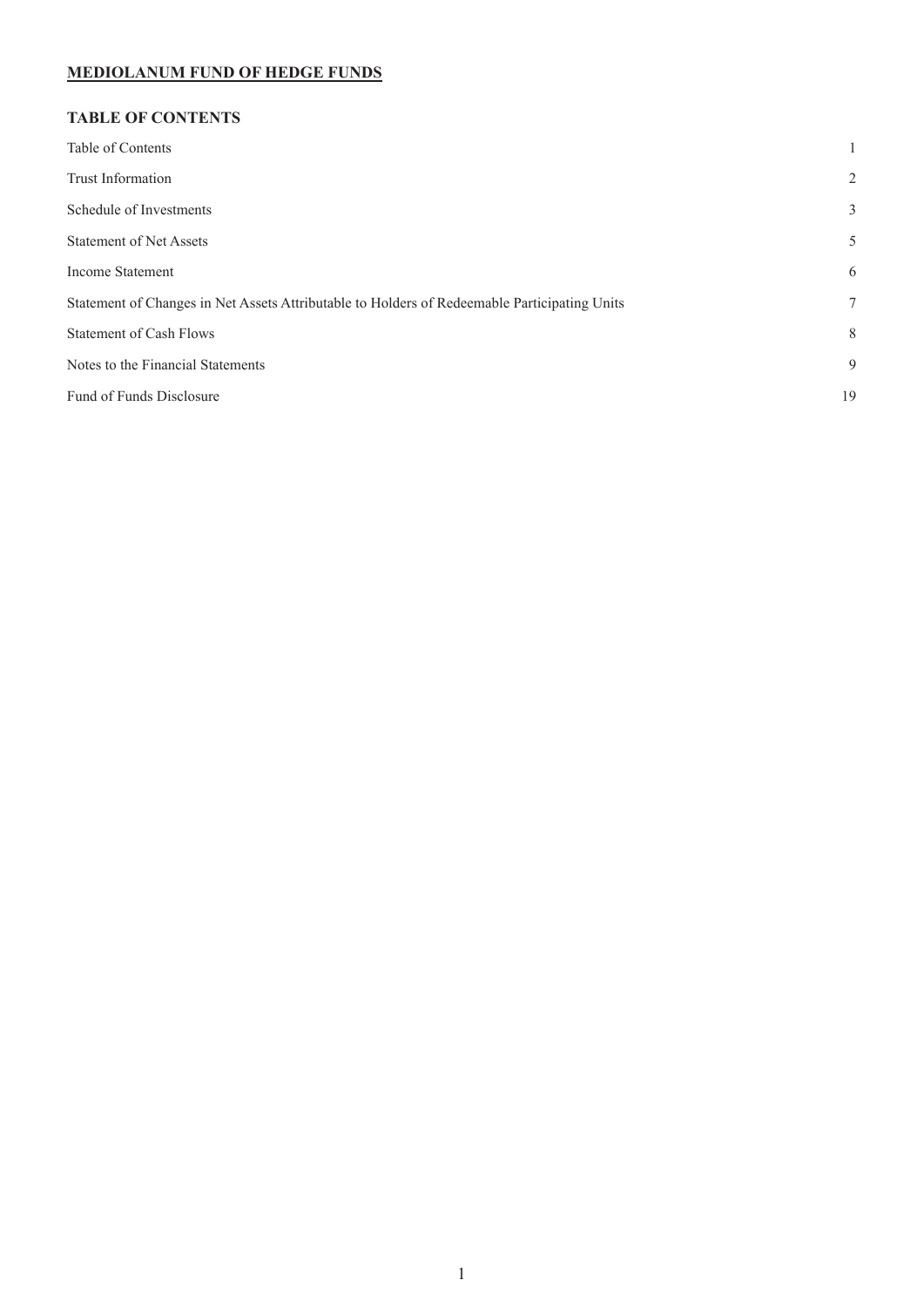<span id="page-2-0"></span>

| <b>TRUST INFORMATION</b>                                     |                                                                                                                                                                                                                                                                                                                                                                                                                                                                                                                                          |
|--------------------------------------------------------------|------------------------------------------------------------------------------------------------------------------------------------------------------------------------------------------------------------------------------------------------------------------------------------------------------------------------------------------------------------------------------------------------------------------------------------------------------------------------------------------------------------------------------------------|
| MANAGER, AIFM and GLOBAL DISTRIBUTOR                         | Mediolanum International Funds Limited<br>4th Floor<br>The Exchange<br>George's Dock<br>$\operatorname{IFSC}$<br>Dublin 1<br>Ireland                                                                                                                                                                                                                                                                                                                                                                                                     |
| <b>DEPOSITARY and TRUSTEE</b>                                | Northern Trust Fiduciary Services (Ireland) Limited<br>George's Court<br>54-62 Townsend Street<br>Dublin 2<br>Ireland                                                                                                                                                                                                                                                                                                                                                                                                                    |
| <b>DIRECTORS of THE MANAGER</b>                              | Andrew Bates (Irish) (Chairperson) (Resigned 28 April 2021) <sup>1</sup><br>Karen Zachary (Irish) (Chairperson) (Appointed 28 April 2021) <sup>3</sup><br>Furio Pietribiasi (Italian) (Managing Director) <sup>2</sup><br>Corrado Bocca (Italian) <sup>1</sup><br>Paul O'Faherty (Irish) <sup>3</sup><br>Martin Nolan (Irish) <sup>3</sup><br>Gianmarco Gessi (Italian) <sup>1</sup><br>Christophe Jaubert (French) <sup>2</sup><br>John Corrigan (Irish) <sup>3</sup><br>Michael Hodson (Irish) (Appointed 1 January 2021) <sup>3</sup> |
| <b>ADMINISTRATOR, REGISTRAR and TRANSFER</b><br><b>AGENT</b> | Northern Trust International Fund Administration Services<br>(Ireland) Limited<br>George's Court<br>54-62 Townsend Street<br>Dublin 2<br>Ireland                                                                                                                                                                                                                                                                                                                                                                                         |
| DELEGATE INVESTMENT MANAGER                                  | Tages Capital LLP<br>39 St James's Street<br>London SW1A1JD<br>United Kingdom                                                                                                                                                                                                                                                                                                                                                                                                                                                            |
| <b>IRISH LEGAL ADVISORS</b>                                  | <b>Dillon</b> Eustace<br>33 Sir John Rogerson's Quay<br>Dublin 2<br>Ireland                                                                                                                                                                                                                                                                                                                                                                                                                                                              |
| <b>INDEPENDENT AUDITORS</b>                                  | PricewaterhouseCoopers<br>Chartered Accountants and Statutory Audit Firm<br>One Spencer Dock<br>North Wall Quay<br>Dublin 1<br>Ireland                                                                                                                                                                                                                                                                                                                                                                                                   |
| <b>REGISTERED OFFICE</b>                                     | Mediolanum International Funds Limited<br>4th Floor<br>The Exchange<br>George's Dock<br><b>IFSC</b><br>Dublin 1<br>Ireland                                                                                                                                                                                                                                                                                                                                                                                                               |
| The Trust is constituted in the Republic of Ireland.         |                                                                                                                                                                                                                                                                                                                                                                                                                                                                                                                                          |

1 Non-Executive Directors 2 Executive Directors 3 Independent Non-Executive Directors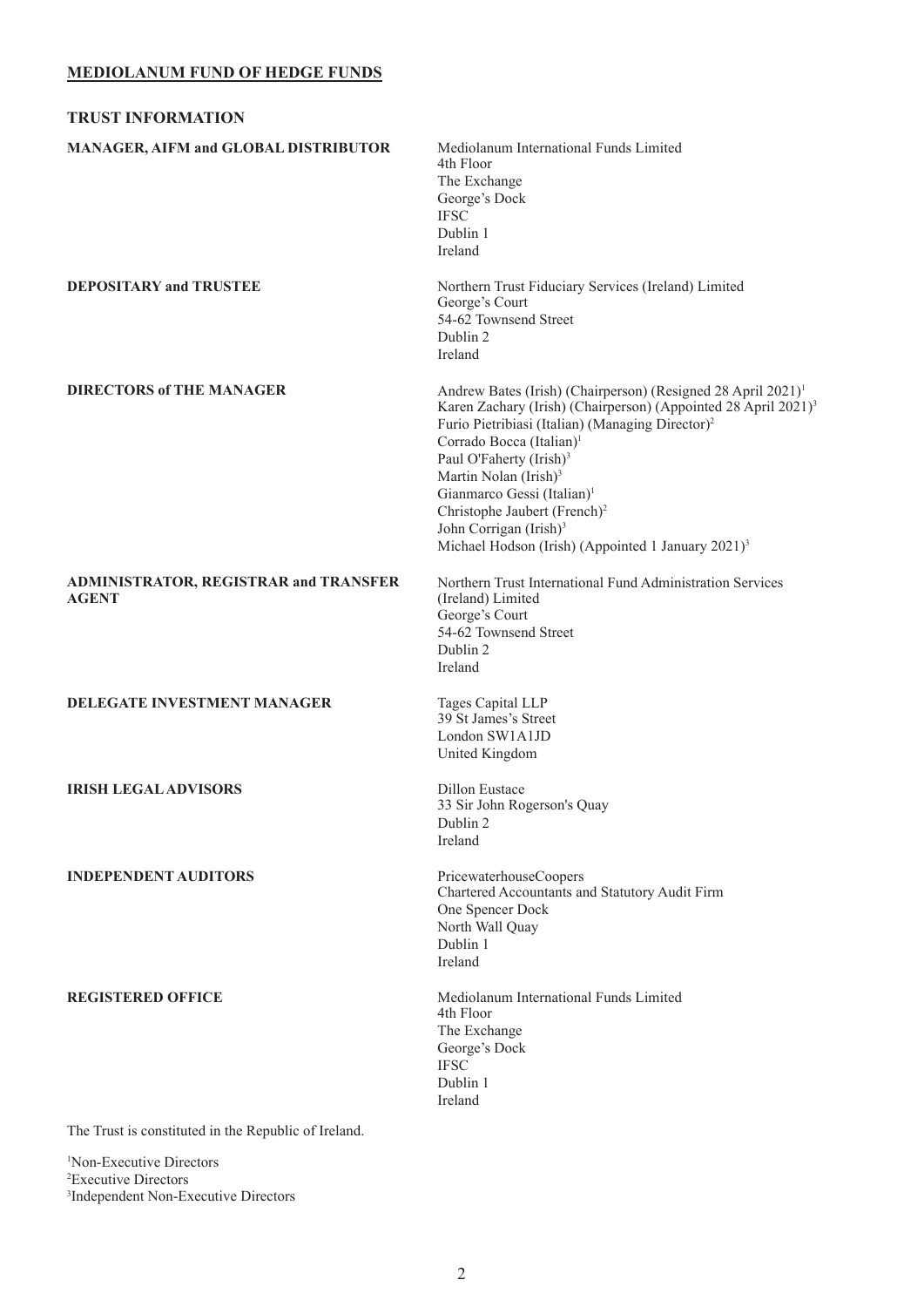# <span id="page-3-0"></span>**ALTERNATIVE STRATEGY COLLECTION**

## **SCHEDULE OF INVESTMENTS As at 30 June 2021**

|                                                              |                 |             | <b>Fair Value</b> | $%$ of            |
|--------------------------------------------------------------|-----------------|-------------|-------------------|-------------------|
| Financial assets at fair value through profit or loss        | <b>Holdings</b> | Currency    | EUR $\epsilon$    | <b>Net Assets</b> |
| Collective Investment Schemes: 97.31% (31 Dec 2020: 93.83%)  |                 |             |                   |                   |
| British Virgin Islands: 0.00% (31 Dec 2020: 0.00%)           |                 |             |                   |                   |
| Kingate Global Fund - Vi*                                    | 10,750          | <b>USD</b>  |                   |                   |
| <b>Total British Virgin Islands</b>                          |                 |             |                   |                   |
| Cayman Islands: 47.04% (31 Dec 2020: 45.63%)                 |                 |             |                   |                   |
| AlphaQuest UCITS Fund Class F EUR Series 01/2020             | 592             | <b>EUR</b>  | 570,262           | 1.40              |
| Alvento Long/Short Equity Fund Class F EUR 10/2015           | 1,502           | ${\rm EUR}$ | 2,046,119         | 5.02              |
| Aslan House Fund Series Class A (Ot) Standard Series 03/2021 | 1,900           | <b>EUR</b>  | 1,960,443         | 4.81              |
| Aslan House Fund Series Class A (Ot) Standard Series 05/2021 | 500             | ${\rm EUR}$ | 499,272           | 1.22              |
| EDL Global Opportunities Fund Class I-R EUR Series 1         | 2,342           | <b>EUR</b>  | 3,262,154         | 8.00              |
| Palmerston Credit Feeder Fund Class A EUR Series 07/2016     | 25,265          | <b>EUR</b>  | 3,465,494         | 8.49              |
| Palmerston Credit Feeder Fund EUR Series 02/2021             | 10,000          | ${\rm EUR}$ | 1,036,105         | 2.54              |
| Selwood Asset Management Class A EUR                         | 25,773          | <b>EUR</b>  | 3,780,893         | 9.27              |
| TT Mid-Cap Europe Long/Short Fund Class A EUR                | 4,612           | ${\rm EUR}$ | 2,564,972         | 6.29              |
| <b>Total Cayman Islands</b>                                  |                 |             | 19,185,714        | 47.04             |
| Ireland: 19.10% (31 Dec 2020: 27.54%)                        |                 |             |                   |                   |
| AKO UCITS Fund ICAV - AKO Global UCITS Class B2 EUR          | 17,271          | <b>EUR</b>  | 2,890,845         | 7.09              |
| DMS UCITS Platform ICAV - Alkeon UCITS Fund                  | 1,635           | <b>EUR</b>  | 2,543,381         | 6.23              |
| Ennismore Smaller Companies - Ennismore Global Equity Fund   | 264,187         | <b>EUR</b>  | 2,356,545         | 5.78              |
| <b>Total Ireland</b>                                         |                 |             | 7,790,771         | 19.10             |
| Luxembourg: 25.22% (31 Dec 2020: 20.66%)                     |                 |             |                   |                   |
| DB Platinum Quantica Managed Futures                         | 850             | <b>EUR</b>  | 1,164,320         | 2.86              |
| Global Evolution Funds - Frontier Markets Class I            | 11,205          | <b>EUR</b>  | 1,942,348         | 4.76              |
| Helium Fund - Selection Class A                              | 1,959           | <b>EUR</b>  | 2,852,513         | 6.99              |
| Hellebore Credit Arbitrage Class B EUR                       | 560             | ${\rm EUR}$ | 4,326,556         | 10.61             |
| <b>Total Luxembourg</b>                                      |                 |             | 10,285,737        | 25.22             |
| United States: 5.95% (31 Dec 2020: 0.00%)                    |                 |             |                   |                   |
| Maniyar Macro Fund Sub Class I Euro 02/2021                  | 2,000           | <b>EUR</b>  | 1,926,800         | 4.72              |
| Maniyar Macro Fund Sub Class I Euro 03/2021                  | 500             | <b>EUR</b>  | 500,965           | 1.23              |
| <b>Total United States</b>                                   |                 |             | 2,427,765         | 5.95              |
| <b>Total Collective Investment Schemes</b>                   |                 |             | 39,689,987        | 97.31             |

**\*Fair value of investments written down to zero on 30 November 2009**

*The accompanying notes form an integral part of the financial statements*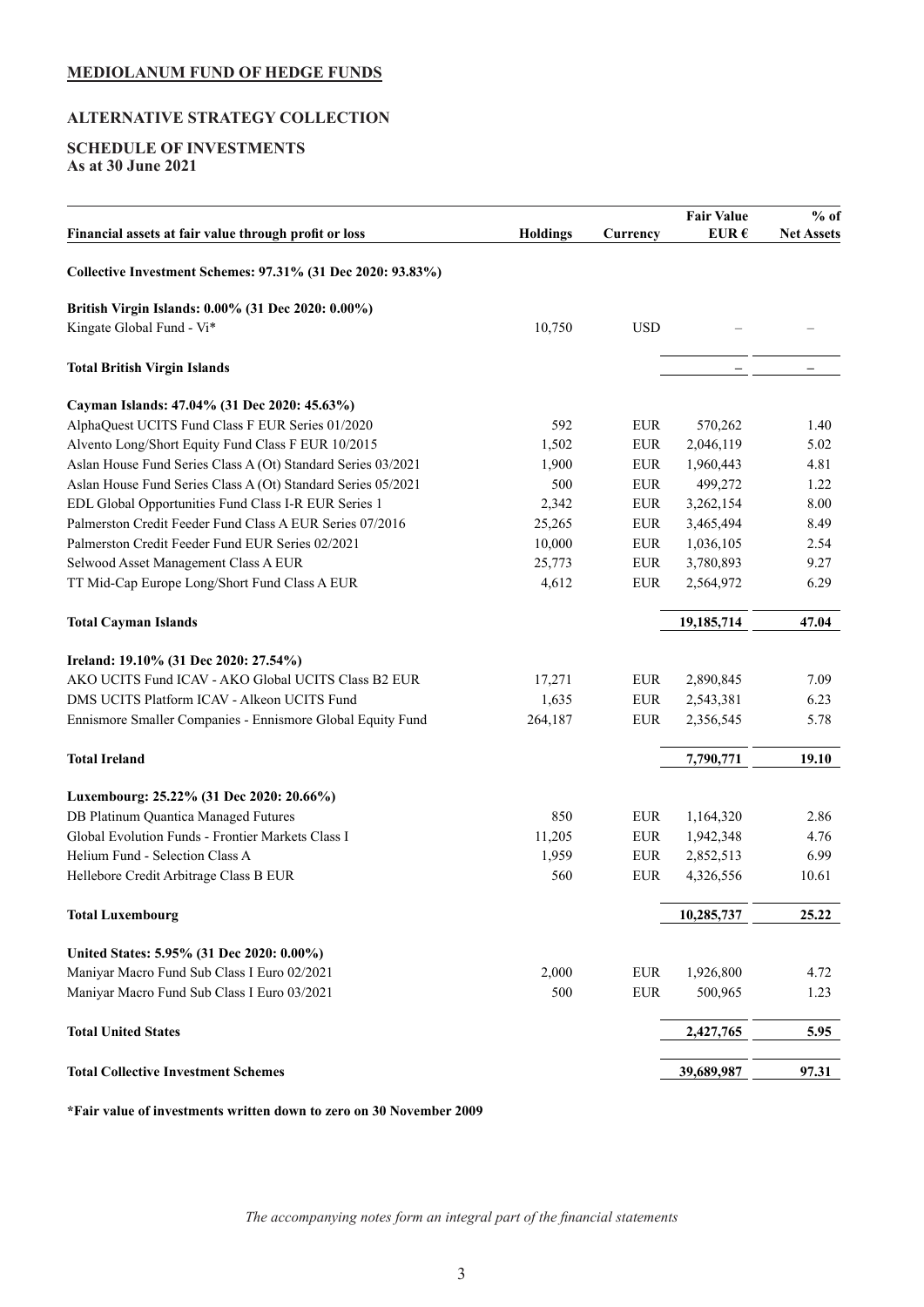# **ALTERNATIVE STRATEGY COLLECTION**

### **SCHEDULE OF INVESTMENTS (continued) As at 30 June 2021**

| Financial assets at fair value through profit or loss                                 | <b>Fair Value</b><br>EUR $\epsilon$ | $%$ of<br><b>Net Assets</b> |
|---------------------------------------------------------------------------------------|-------------------------------------|-----------------------------|
| <b>Total Net Assets at fair value through Profit or Loss</b>                          | 39,689,987                          | 97.31                       |
| Cash $(2020: 1.78\%)$                                                                 | 2,440,928                           | 5.98                        |
| Other Net Liabilities (2020: 4.39%)                                                   | (1,342,240)                         | (3.29)                      |
| <b>Net Assets Attributable to Holders of Redeemable</b><br><b>Participating Units</b> | 40,788,675                          | 100.00                      |

*The accompanying notes form an integral part of the financial statements*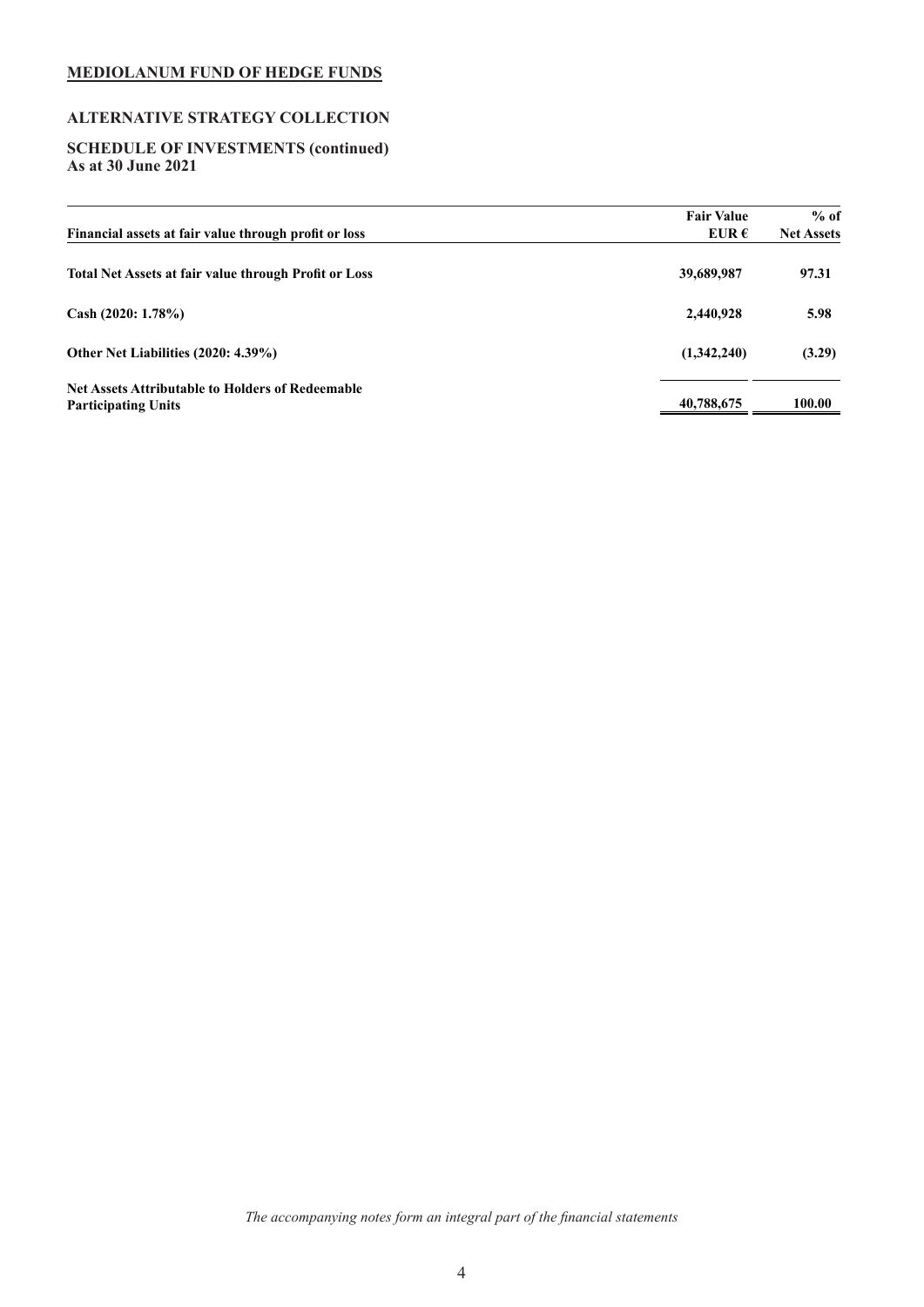### <span id="page-5-0"></span>**STATEMENT OF NET ASSETS as at 30 June 2021**

|                                                                      |                | Alternative<br><b>Strategy</b><br>Collection<br>30 Jun 2021 | <b>Alternative</b><br><b>Strategy</b><br><b>Collection</b><br>31 Dec 2020 |
|----------------------------------------------------------------------|----------------|-------------------------------------------------------------|---------------------------------------------------------------------------|
| <b>Assets</b>                                                        | <b>Note</b>    | EUR $\epsilon$                                              | EUR $\epsilon$                                                            |
| Cash at bank                                                         | 4              | 2,440,928                                                   | 912,242                                                                   |
| Financial assets at fair value through profit or loss                | 9              | 39,689,987                                                  | 48, 103, 745                                                              |
| Sundry receivables and prepayments                                   | 6              | 508,337                                                     | 2,488,144                                                                 |
| <b>Total assets</b>                                                  |                | 42,639,252                                                  | 51,504,131                                                                |
| <b>Liabilities</b>                                                   |                |                                                             |                                                                           |
| Administration fee payable                                           | 3              | 12,100                                                      | 12,000                                                                    |
| Management fee payable                                               |                | 52,602                                                      | 131,347                                                                   |
| Investment manager fee payable                                       | 3              | 10,214                                                      | 25,504                                                                    |
| Depositary fee payable                                               | 3              | 10.425                                                      | 10,734                                                                    |
| Auditors remuneration payable                                        |                | 29,367                                                      | 19,449                                                                    |
| Accrued interest payable                                             |                | 1,907                                                       | 1,649                                                                     |
| Sundry payables and accrued expenses                                 | $\overline{7}$ | 1,733,962                                                   | 34,696                                                                    |
| <b>Total liabilities</b>                                             |                | 1,850,577                                                   | 235,379                                                                   |
| Net assets attributable to holders of redeemable participating units |                | 40,788,675                                                  | 51,268,752                                                                |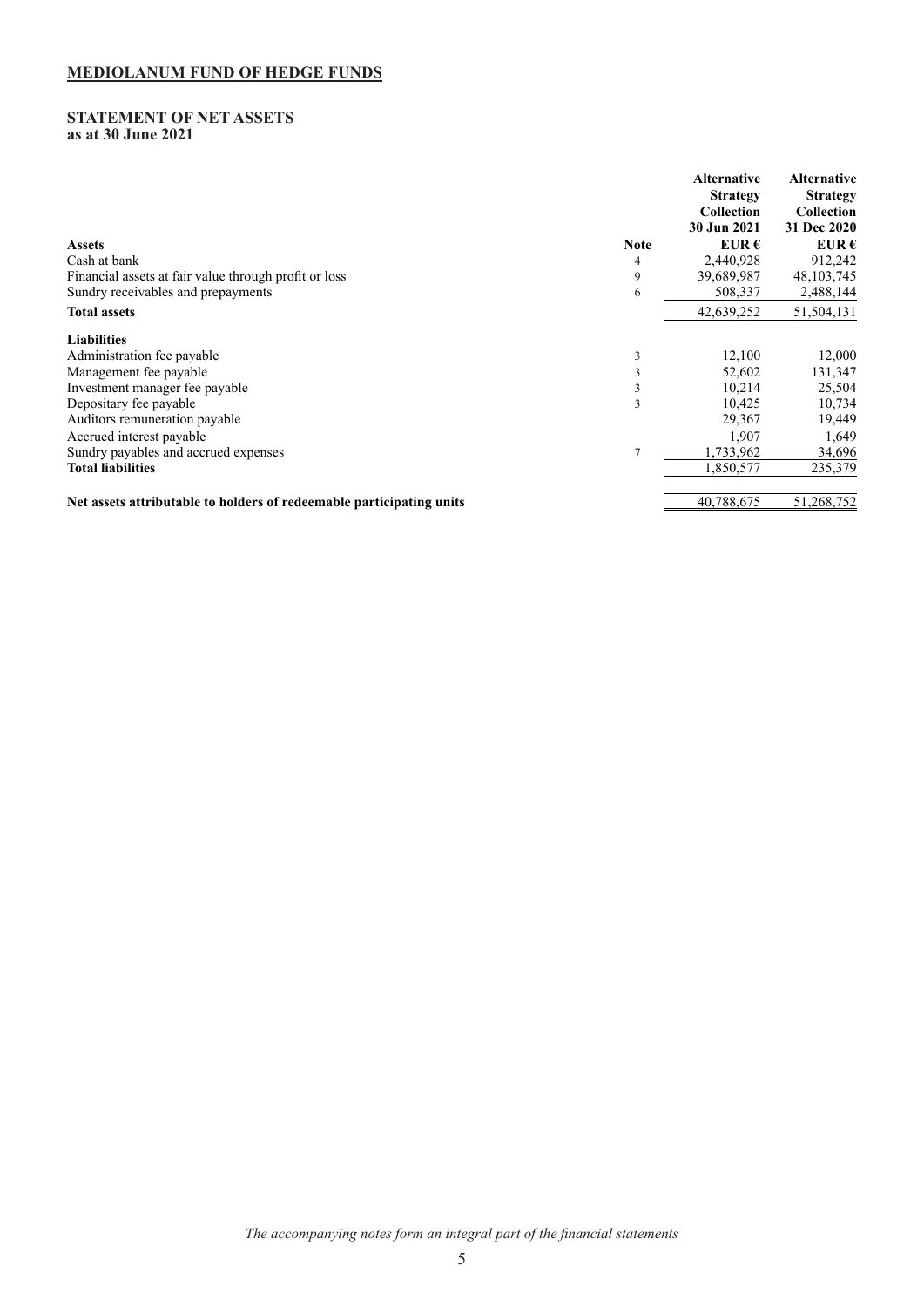#### <span id="page-6-0"></span>**INCOME STATEMENT For the six months ended 30 June 2021**

|                                                                      | <b>Alternative</b><br><b>Strategy</b><br><b>Collection</b><br>30 Jun 2021 | <b>Alternative</b><br><b>Strategy</b><br>Collection<br>30 Jun 2020 |
|----------------------------------------------------------------------|---------------------------------------------------------------------------|--------------------------------------------------------------------|
| <b>Income</b><br><b>Note</b>                                         | EUR $\epsilon$                                                            | EUR $\epsilon$                                                     |
| Interest income                                                      |                                                                           |                                                                    |
| Other income                                                         | 18,060                                                                    | 25,165                                                             |
| Net realised gain/(loss) on financial assets and liabilities at fair |                                                                           |                                                                    |
| value through profit or loss and foreign exchange<br>17              | 3,338,864                                                                 | (564, 805)                                                         |
| Net realised loss on forward foreign exchange                        |                                                                           |                                                                    |
| contracts and currency exchange<br>17                                | (65)                                                                      | (24)                                                               |
| Net change in unrealised loss:                                       |                                                                           |                                                                    |
| - financial assets and liabilities at fair value through profit      |                                                                           |                                                                    |
| or loss and foreign exchange<br>17                                   | (2,447,969)                                                               | (709, 530)                                                         |
| Total investment income/(expense)                                    | 908,890                                                                   | (1,249,191)                                                        |
| <b>Expenses</b>                                                      |                                                                           |                                                                    |
| Management fee<br>3                                                  | 367,194                                                                   | 402,036                                                            |
| 3<br>Investment management fee                                       | 71,300                                                                    | 78,065                                                             |
| 3<br>Administration fee                                              | 18,000                                                                    | 18,000                                                             |
| Depositary fee<br>3                                                  | 13,385                                                                    | 14,832                                                             |
| Interest expenses                                                    | 14,287                                                                    | 14,326                                                             |
| Auditors remuneration                                                | 9.918                                                                     | 10,045                                                             |
| Other expenses                                                       | 9,883                                                                     | 18,217                                                             |
| <b>Total expenses</b>                                                | 503,967                                                                   | 555,521                                                            |
| Increase/(decrease) in net assets from operations                    |                                                                           |                                                                    |
| attributable to holders of redeemable participating units            | 404,923                                                                   | (1,804,712)                                                        |

All profit and loss account items arose from continuing operations for Alternative Strategy Collection during the period.

The Trust has no recognised gains and losses other than the results for the period above.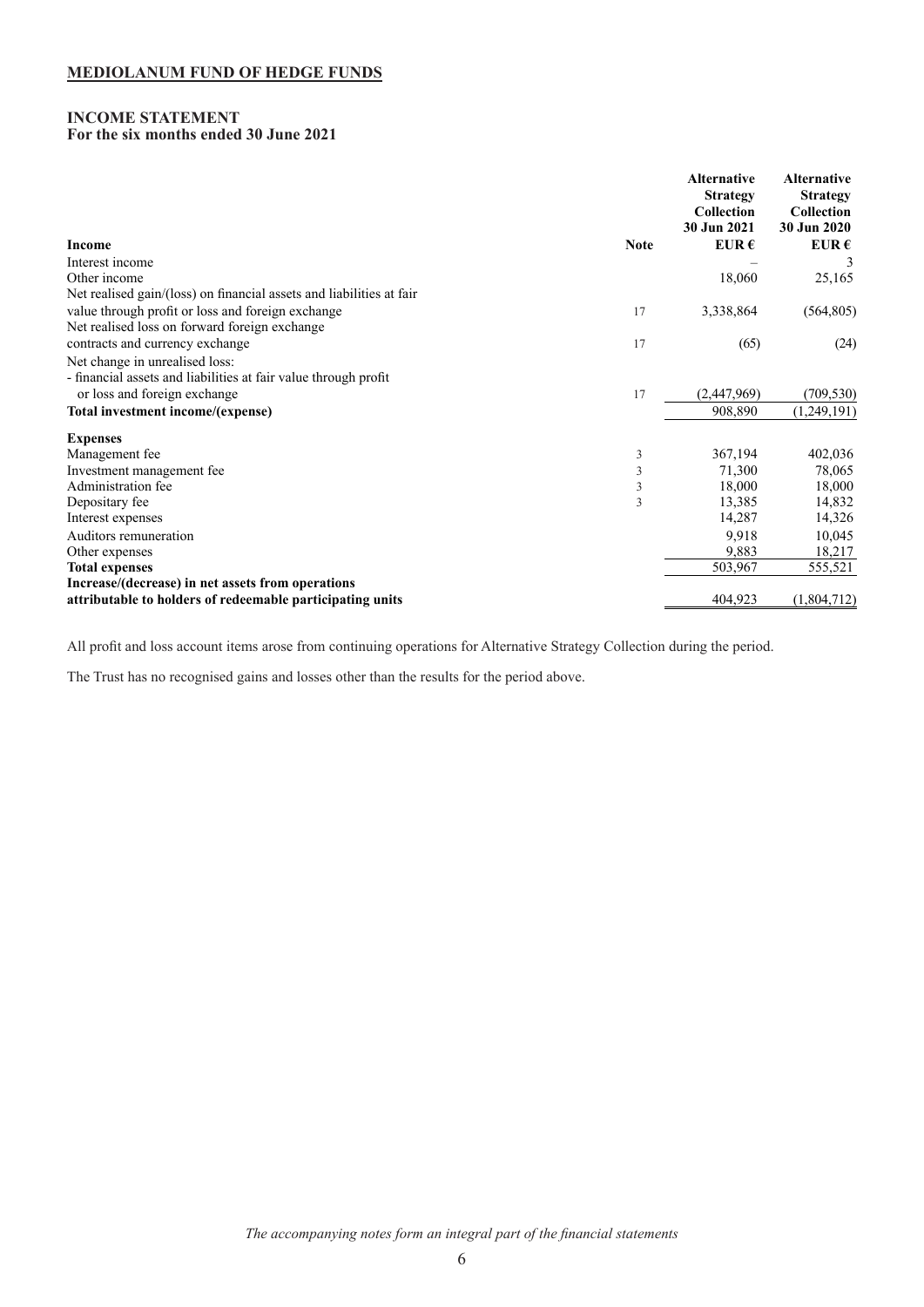## <span id="page-7-0"></span>**STATEMENT OF CHANGES IN NET ASSETS ATTRIBUTABLE TO HOLDERS OF REDEEMABLE PARTICIPATING UNITS**

|                                                                                                                | <b>Alternative</b><br><b>Strategy</b><br><b>Collection</b><br>30 Jun 2021<br>EUR $\epsilon$ | <b>Alternative</b><br><b>Strategy</b><br>Collection<br>30 Jun 2020<br>EUR $\epsilon$ |
|----------------------------------------------------------------------------------------------------------------|---------------------------------------------------------------------------------------------|--------------------------------------------------------------------------------------|
| Net assets attributable to holders of redeemable<br>participating units at start of period                     | 51,268,752                                                                                  | 55,812,355                                                                           |
| Increase/(decrease) in net assets from operations<br>attributable to holders of redeemable participating units | 404.923                                                                                     | (1,804,712)                                                                          |
| Payments on the redemption of units                                                                            | (10,885,000)                                                                                | (3,600,000)                                                                          |
| Net assets attributable to holders of redeemable<br>participating units at end of period                       | 40.788.675                                                                                  | 50.407.643                                                                           |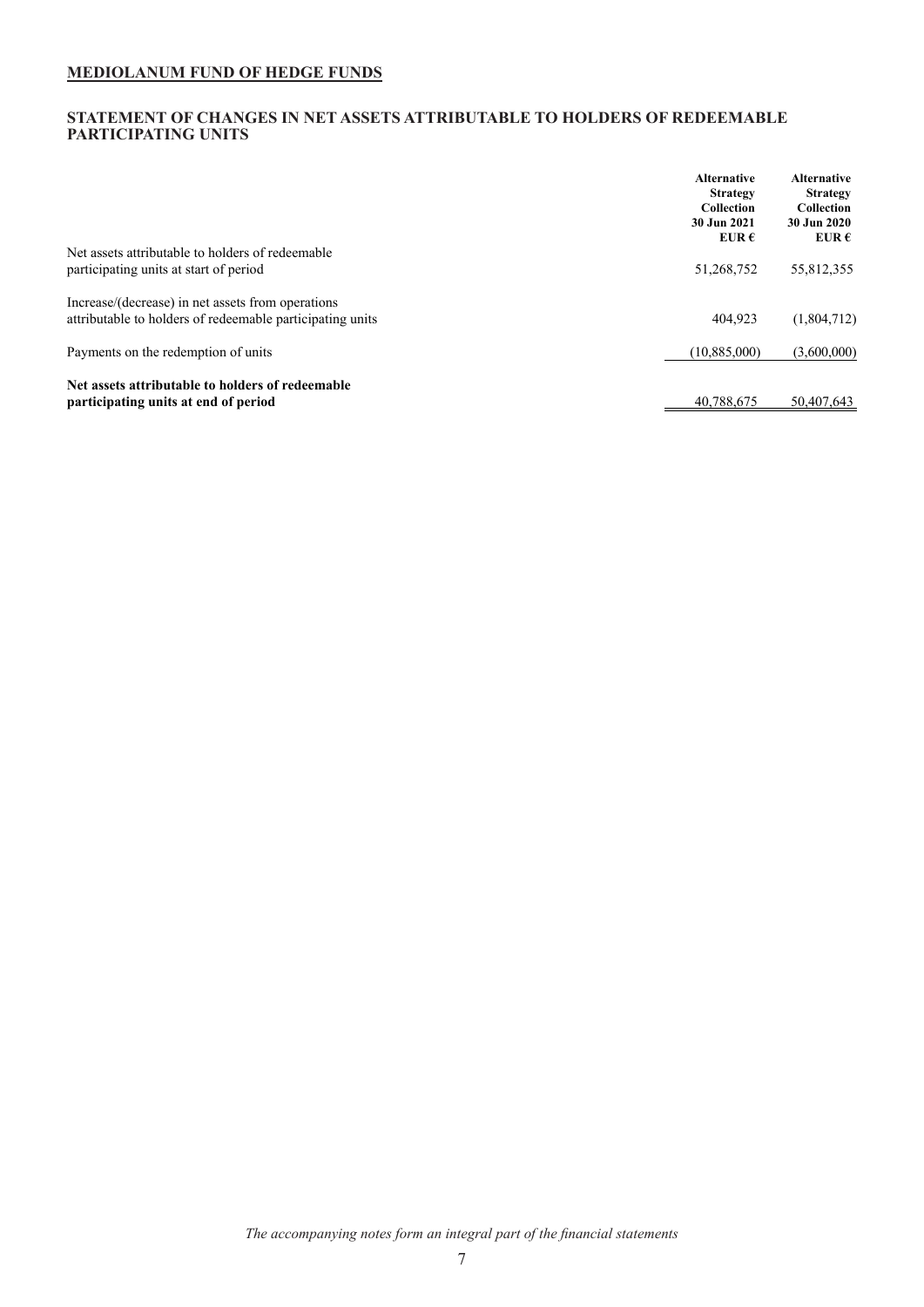## <span id="page-8-0"></span>**STATEMENT OF CASH FLOWS For the six months ended 30 June 2021**

|                                                                                   | <b>Alternative</b><br><b>Strategy</b><br>Collection<br>30 Jun 2021<br>EUR $\epsilon$ | <b>Alternative</b><br><b>Strategy</b><br>Collection<br>30 Jun 2020<br>EUR $\epsilon$ |
|-----------------------------------------------------------------------------------|--------------------------------------------------------------------------------------|--------------------------------------------------------------------------------------|
| Cash flows from operating activities                                              |                                                                                      |                                                                                      |
| Change in net assets attributable to holders of                                   |                                                                                      |                                                                                      |
| redeemable participating units from operations                                    | 404,923                                                                              | (1,804,712)                                                                          |
| Adjustments to reconcile net cash generated by operating activities:              |                                                                                      |                                                                                      |
| Movement in financial assets and liabilities at fair value through profit or loss | 8,413,758                                                                            | 5,689,446                                                                            |
| Movement in receivables and prepaid investments                                   | 1,979,807                                                                            | (993, 422)                                                                           |
| Movement in payables and accrued expenses                                         | 1,615,198                                                                            | (98, 343)                                                                            |
| Net cash generated by operating activities                                        | 12,413,686                                                                           | 2,792,969                                                                            |
| <b>Cash flow from financing activities</b>                                        |                                                                                      |                                                                                      |
| Payments on redemption of redeemable participating units                          | (10,885,000)                                                                         | (3,400,000)                                                                          |
| Net cash used in financing activities                                             | (10,885,000)                                                                         | (3,400,000)                                                                          |
| Net increase/(decrease) in cash and cash equivalents                              | 1,528,686                                                                            | (607, 031)                                                                           |
| Opening cash and cash equivalents                                                 | 912,242                                                                              | 2,410,361                                                                            |
| <b>Ending cash and cash equivalents</b>                                           | 2,440,928                                                                            | 1,803,330                                                                            |
| <b>Supplementary information</b>                                                  |                                                                                      |                                                                                      |
| Interest paid                                                                     | (14,029)                                                                             | (13,786)                                                                             |
| Interest received                                                                 |                                                                                      |                                                                                      |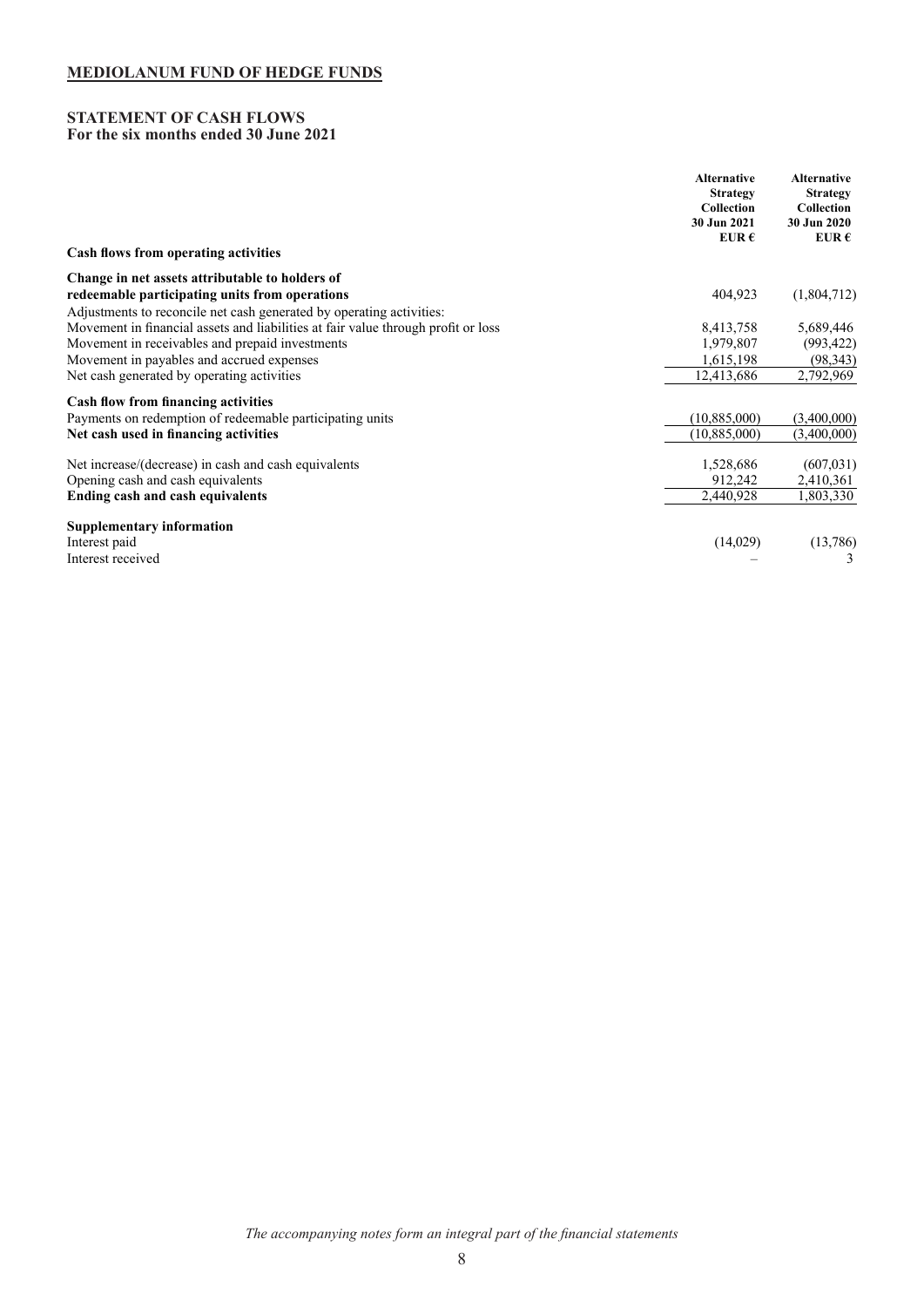## <span id="page-9-0"></span>**NOTES TO THE FINANCIAL STATEMENTS For the six months ended 30 June 2021**

## **1. General**

Mediolanum Fund of Hedge Funds (the "Trust"), constituted on 11 April 2005, is an open-ended umbrella unit trust and is authorised by the Central Bank of Ireland (the "Central Bank") pursuant to the provisions of the Unit Trusts Act, 1990. The Trust is constituted in the Republic of Ireland with a registered address of 4th Floor, The Exchange, George's Dock, IFSC, Dublin 1, Ireland.

In accordance with Directive 2011/61/EU of the European Parliament and of the Council of 8 June 2011 on Alternative Investment Fund Managers and the European Union (Alternative Investment Fund Managers) Regulations 2013 (S.I.257 of 2013) Mediolanum International Funds Limited has been authorised as the Alternative Investment Fund Manager ("AIFM") of the Trust effective 21 July 2014. In addition, Northern Trust Fiduciary Services (Ireland) Limited has been appointed as Depositary of the Trust effective 21 July 2014.

The Trust is structured as an umbrella scheme and the following Sub-Fund has been authorised by the Central Bank:

Alternative Strategy Collection is currently the only Sub-Fund actively trading.

The investment objective of Alternative Strategy Collection is to seek to achieve medium to long term capital appreciation while attempting to limit investment risk and the year-on-year volatility rate to less than that of the global equity markets. The Sub-Fund will invest primarily in open-ended regulated and non-regulated Collective Investment Schemes which pursue a range of alternative investment strategies thus allowing diversification of financial assets held, with the aim of lowering overall risk.

Class S Unit A automatically reinvests all earnings, dividend and other distributions of whatever kind.

Mediolanum International Funds Limited (the "Manager") is investment manager effective 1 April 2019.

## **2. Basis of Accounting**

#### **Accounting Convention**

The financial statements are prepared in accordance with Financial Reporting Standard 104 'Interim Financial Reporting' ('FRS 104'), Unit Trust Act, 1990, AIFM Regulations – European Union (Alternative Investment Fund Managers) Regulations 2013 (SI No 257 of 2013) and the Trust Deed.

The accounting policies applied are consistent with those of the annual financial statements for the year ended 31 December 2020, as described in those financial statements.

#### **3. Fees and Expenses**

#### **(a) Management Fees**

Mediolanum International Funds Limited, the Manager, is entitled to an annual fee accrued and payable monthly in arrears of 1.50% of the Net Asset Value the Sub-Fund. The Manager is also entitled to be repaid all of its administration fee out of the assets of the Sub-Fund, which include an annual fee accrued at each valuation point and payable monthly in arrears of up to 0.045% of the Net Asset Value of the Sub-Fund. A fee of EUR € 10 is charged (gross of any relevant taxes) per Class in which a Unitholder holds less than 25 Units. The appropriate number of Units of each such Unitholder will be automatically redeemed to pay these administrative charges. If a Unitholder holds a number of Units in any Class with a value of less than EUR  $\epsilon$  10 (gross of any relevant taxes), then his/her entire holding shall be automatically redeemed and paid to the Manager. This administrative charge shall be adjusted periodically in accordance with the Eurostat All Items Harmonised Index of Consumer Prices (HICP). This administrative charge is chargeable on the first Dealing Day in December of each year. The Manager received management fees of EUR  $\epsilon$  367,194 (30 June 2020: EUR  $\epsilon$  402,036) for the six months ended 30 June 2021, EUR  $\epsilon$  52,602 was payable at 30 June 2021 (31 December 2020: EUR € 131,347).

## **(b) Investment Manager Fees**

Mediolanum International Funds Limited (the "Manager") is entitled to receive out of the assets the Sub-Fund an annual fee, accrued at each Valuation Point and payable monthly in arrears of 0.30% of the Net Asset Value of the Sub-Fund (plus VAT, if any), subject to a minimum annual fee of EUR  $\epsilon$  75,000 per Sub-Fund. The Manager received investment management fees of EUR  $\epsilon$  71,300 (30 June 2020: EUR  $\epsilon$  78,065) for the six months ended 30 June 2021, EUR  $\epsilon$  10,214 was payable at 30 June 2021 (31 December 2020: EUR € 25,504).

The Manager is not entitled to be repaid for any out-of-pocket expenses out of the assets of a Sub-Fund.

The fees relating to the Delegate Investment Manager appointed in respect of the Sub-Fund shall be borne by the Manager and shall not be charged to the Sub-Fund. A Delegate Manager shall not be entitled to be repaid for any out-of-pocket expenses out of the assets of the Sub-Fund.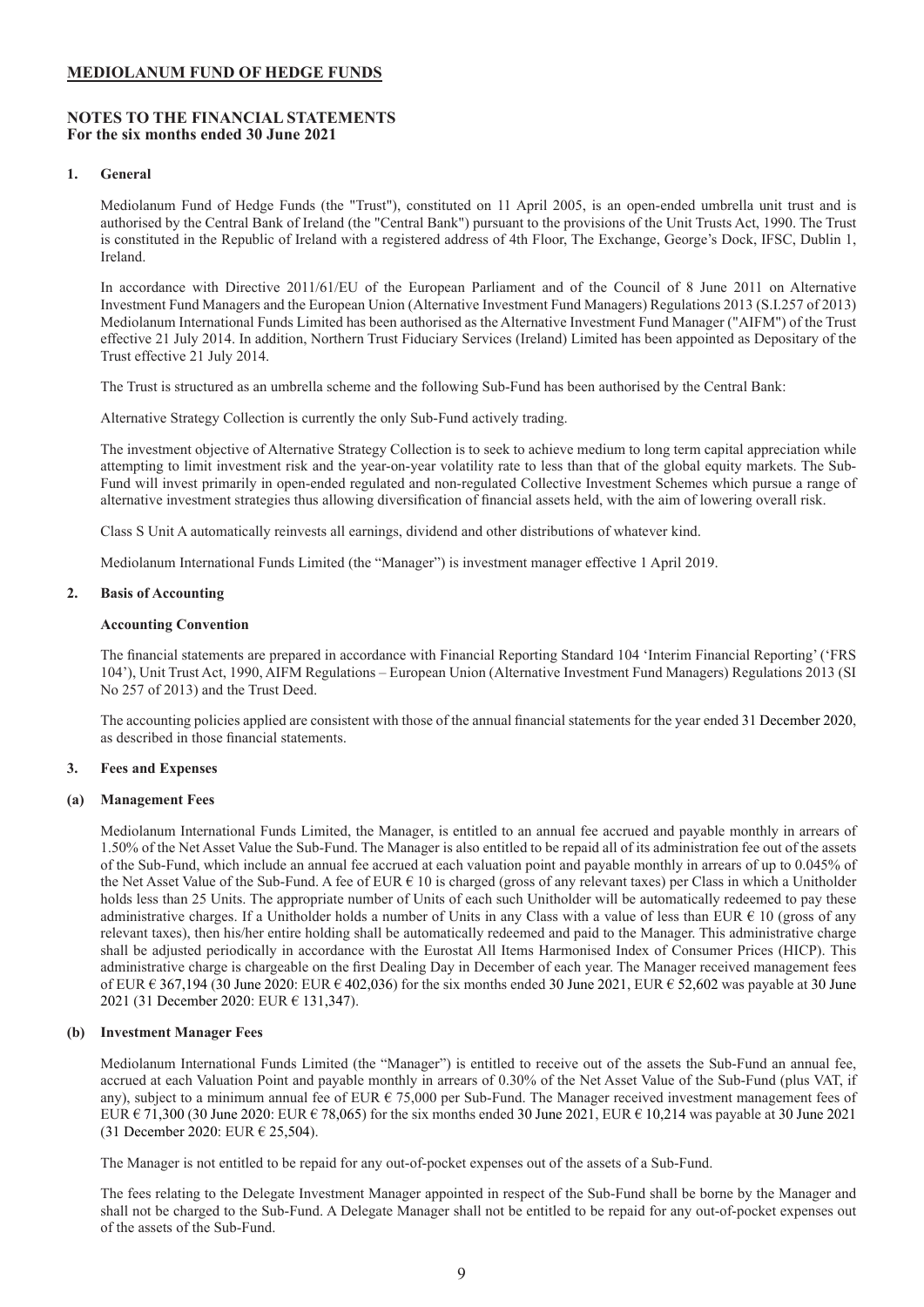## **NOTES TO THE FINANCIAL STATEMENTS (continued) For the six months ended 30 June 2021**

### **3. Fees and Expenses (continued)**

#### **(c) Performance Fees**

The Manager is also entitled to a performance fee of up to 10% of the increase in the Net Asset Value of the Sub-Fund, calculated on a monthly basis. The calculation of the performance fee will be verified by the Depositary. No performance fees were received for the six months ended 30 June 2021 and 30 June 2020 in relation to the Alternative Strategy Collection.

## **(d) Administration Fee**

Northern Trust International Fund Administration Services (Ireland) Limited, the Administrator, is entitled to receive out of the assets of the Sub-Fund an annual fee accrued at each Valuation Point at the following rates:

- EUR  $\epsilon$  0-200 million the fee shall be 0.04% per annum of the Net Asset Value of the Sub-Fund;
- EUR  $\epsilon$  200-400 million the fee shall be 0.03% per annum of the Net Asset Value of the Sub-Fund:
- in excess of EUR  $\epsilon$  400 million the fee shall be 0.025% per annum of the Net Asset Value of the Sub-Fund and payable monthly in arrears.

Such a fee is subject to a minimum monthly fee of EUR  $\epsilon$  3,000 per Sub-Fund or, where the Sub-Fund has multiple Classes, a minimum monthly fee of EUR  $\epsilon$  3,250 applies.

If at any time during a calendar year there are ten or more Unitholders in the Sub-Fund, the following transfer agency fees will apply:

- i) an annual Unitholder register fee of EUR  $\epsilon$  25 per Unitholder; and
- ii) a transaction fee of EUR  $\epsilon$  25 for each subscription, conversion, redemption or transfer of Units.

The Administrator is entitled to receive a termination fee of EUR  $\epsilon$  2,500 for the termination of the Sub-Fund within the Trust and a monthly fee of EUR  $\epsilon$  1,000 for the establishment and maintenance of any Side Pocket within the Trust.

The Administrator is entitled to be repaid out of the assets of the Sub-Fund all of its reasonable out-of-pocket expenses incurred on behalf of the Sub-Fund which shall include legal fees, couriers' fees and telecommunications costs and expenses. The Sub-Fund will bear its proportion of the fees and expenses of the Administrator. The Administrator received fees of EUR  $\epsilon$  18,000 (30 June 2020: EUR € 18,000) for the six months ended 30 June 2021, EUR € 12,100 was payable at 30 June 2021 (31 December 2020: EUR  $\epsilon$  12,000) and Administrator fee paid for six months ended 30 June 2021 was EUR  $\epsilon$  17,900 (30 June 2020: EUR  $\epsilon$  21,200).

## **(e) Depositary Fee**

Northern Trust Fiduciary Services (Ireland) Limited, the Depositary, is entitled to receive out of the assets of the Sub-Fund an annual fee accrued at each Valuation Point at the following rates:

- EUR  $\epsilon$  0-200 million and the fee shall be 0.04% per annum of the Net Asset Value of the Sub-Fund;
- in excess of EUR  $\epsilon$  200 million the fee shall be 0.03% per annum of the Net Asset Value of the Sub-Fund as a whole and payable monthly in arrears.

The Depositary is entitled to a transaction charge of EUR  $\epsilon$  150 per Sub-Fund investment transaction and electronic transfer charge of EUR  $\epsilon$  25 per transaction.

The Sub-Fund is responsible for sub-custodian fees and charges (which will be charged at normal commercial rates).

The Depositary shall be entitled to be repaid all of its disbursements out of the assets of the Sub-Fund.

The Depositary received fees of EUR  $\epsilon$  13,385 (30 June 2020: EUR  $\epsilon$  14,832) for the six months ended 30 June 2021, EUR  $\epsilon$ 10,425 was payable at 30 June 2021 (31 December 2020: EUR € 10,734).

## **(f) Underlying Fund Fees**

The Alternative Strategy Collection invests in underlying funds which incur their own fees. The details of the fees charged by the underlying funds are detailed in the Fund of Funds Disclosure on page 19. Where the Manager has negotiated a rebate on the management fee charged on its investment into other funds, this rebate is paid directly to the Sub-Fund.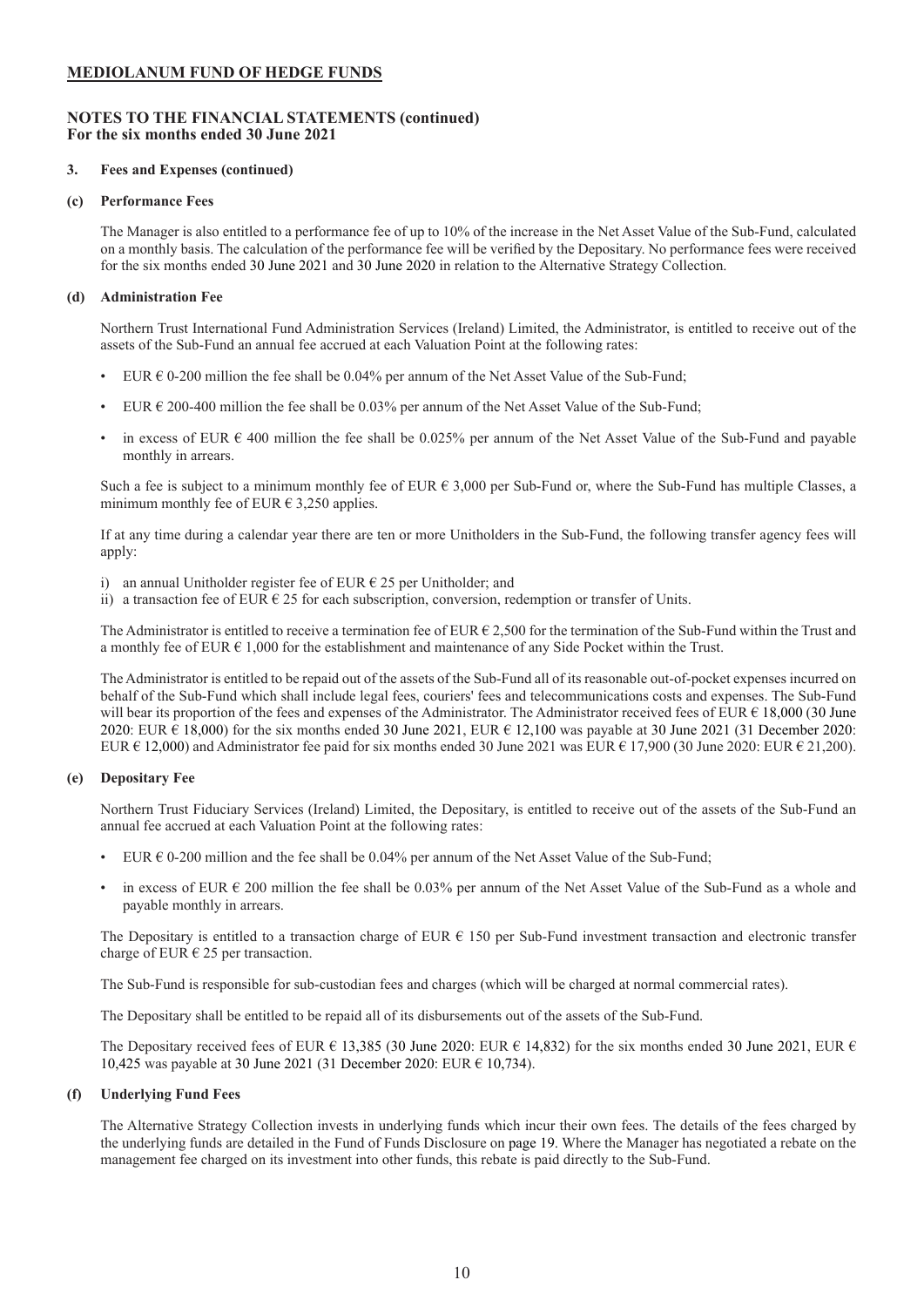## **NOTES TO THE FINANCIAL STATEMENTS (continued) For the six months ended 30 June 2021**

### **4. Cash at Bank**

The Depositary to the Trust is Northern Trust Fiduciary Services (Ireland) Limited, an indirect wholly-owned subsidiary of Northern Trust Corporation ("NTC"). NTC is publicly traded and a constituent of the S&P 500. NTC has a credit rating of A+ (31 December 2020: A+) from Standard & Poor's. The Northern Trust Company ("TNTC") is also wholly owned by NTC. TNTC has a credit rating of AA- (31 December 2020: AA-) from Standard & Poor's and Aa2 (31 December 2020: Aa2) from Moody's.

All of the cash assets are held with The Northern Trust Company.

As at 30 June 2021 and 31 December 2020, the Alternative Strategy Collection had a cash balance representing less than 10% of the Net Assets of the Sub-Fund.

#### **5. Redeemable Participating Units**

|                                                                                                      | <b>Alternative</b><br><b>Strategy</b><br>Collection<br>30 Jun 2021 | <b>Alternative</b><br><b>Strategy</b><br><b>Collection</b><br>30 Jun 2020 |
|------------------------------------------------------------------------------------------------------|--------------------------------------------------------------------|---------------------------------------------------------------------------|
| Participating units in issue                                                                         |                                                                    |                                                                           |
| Class S Unit A<br>At the beginning of the period<br>Units redeemed<br>Units at the end of the period | 5,132,318<br>(1,083,315)<br>4,049,003                              | 5,569,056<br>(375, 840)<br>5,193,216                                      |

Units of the Sub-Fund are all freely transferable, designated as 'A' or 'B' units and, subject to such designation, are all entitled to participate equally in the profits and distributions (if any) of that Sub-Fund and in its assets in the event of termination. The Units, which are of no par value and which must be fully paid for upon issue, carry no preferential or pre-emptive rights. Fractions of Units may be issued up to three decimal places.

A Unit in a Sub-Fund represents the beneficial ownership of one undivided unit in the assets of the relevant Sub-Fund attributable to the relevant Class.

The Trust is made up of the one Sub-Fund, a Sub-Fund being a single pool of assets. The Manager may, whether on the establishment of a Sub-Fund or from time to time, create more than one Class of Units in a Sub-Fund to which different levels of subscription fees and expenses (including the management fee), minimum holding, designated currency, hedging strategy (if any) applied to the designated currency of the Class, distribution policy, minimum subscription and such other features as the Manager may determine may be applicable. Creation of further Classes in a Sub-Fund must be notified in advance to the Central Bank. A separate pool of assets will not be maintained for each Class. Units shall be issued to investors as Units in a Class.

The net assets attributable to holders of redeemable participating units are at all times equal to the net asset value of the Sub-Fund. The participating units are in substance a liability of the Sub-Fund to Unitholders under FRS 102 as they can be redeemed at the option of the Unitholder.

All redemption requests must be received by letter or by facsimile, by the Administrator no later than 12.00 noon (Irish time) 35 calendar days prior to the relevant Dealing Day. The Manager at its discretion may accept any redemption requests received after the time as referred to above but before the relevant Valuation Point, otherwise such redemption requests will be deemed to be made in respect of the Dealing Day next following the relevant Dealing Day.

#### **6. Sundry Receivables and Prepayments**

|                                        | <b>Alternative</b><br><b>Strategy</b><br>Collection<br>30 Jun 2021<br>EUR $\epsilon$ | <b>Alternative</b><br><b>Strategy</b><br><b>Collection</b><br>31 Dec 2020<br>EUR $\epsilon$ |
|----------------------------------------|--------------------------------------------------------------------------------------|---------------------------------------------------------------------------------------------|
| Management fee rebate from investments | 8,337                                                                                | 31,753                                                                                      |
| Receivable for sale of investments     |                                                                                      | 2,456,391                                                                                   |
| Prefunded trades                       | 500,000                                                                              |                                                                                             |
|                                        | 508,337                                                                              | 2,488,144                                                                                   |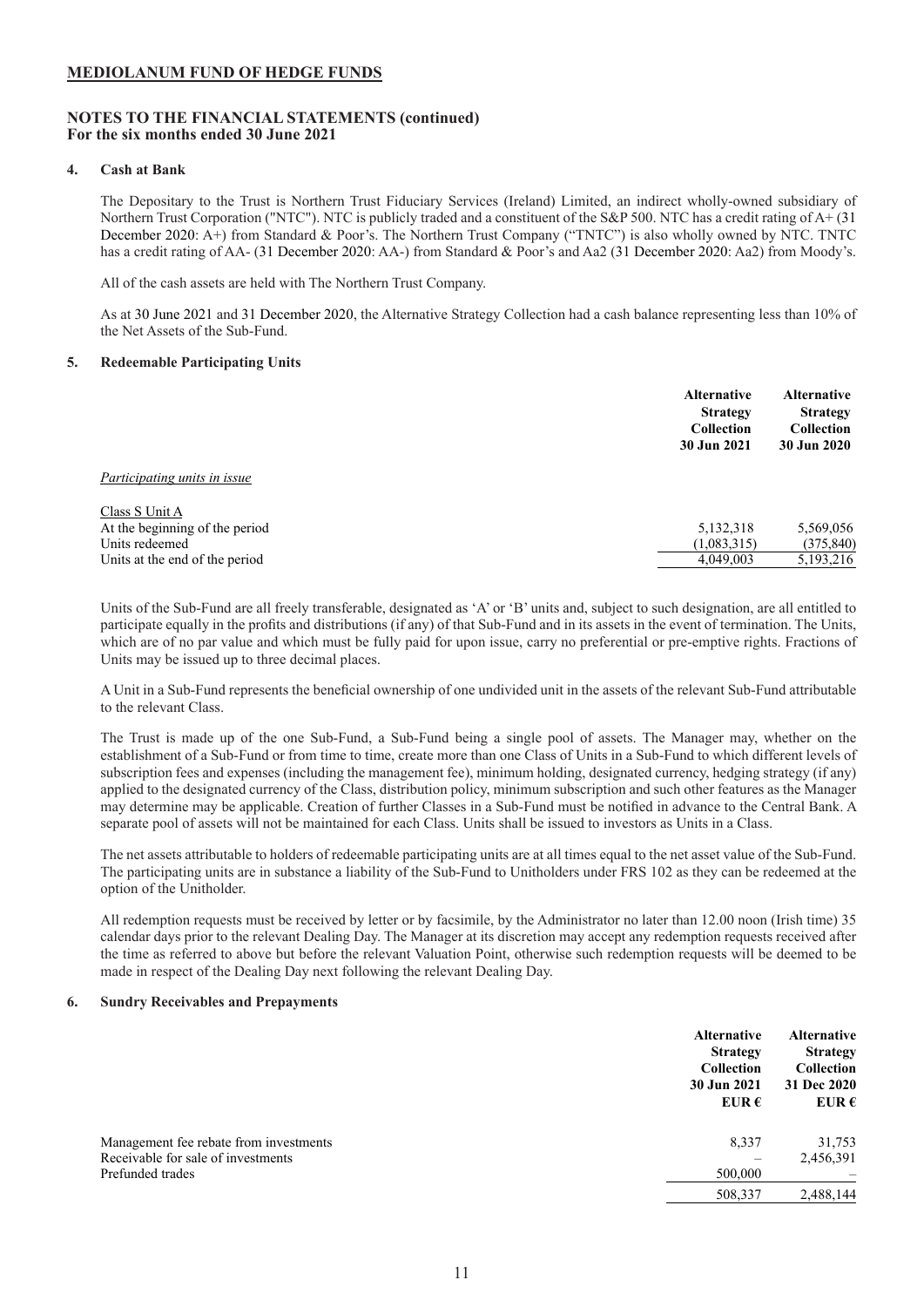## **NOTES TO THE FINANCIAL STATEMENTS (continued) For the six months ended 30 June 2021**

## **7. Sundry Payables and Accrued Expenses**

|                         | <b>Alternative</b><br><b>Strategy</b><br>Collection<br>30 Jun 2021<br>EUR $\epsilon$ | <b>Alternative</b><br><b>Strategy</b><br>Collection<br>31 Dec 2020<br>EUR $\epsilon$ |
|-------------------------|--------------------------------------------------------------------------------------|--------------------------------------------------------------------------------------|
| Legal fees payable      | 13,766                                                                               | 14,031                                                                               |
| Purchase of investments | 1,699,999                                                                            |                                                                                      |
| Other payables          | 20,197                                                                               | 20,665                                                                               |
|                         | 1,733,962                                                                            | 34,696                                                                               |

#### **8. Distributions**

The income and gains will be accumulated and reinvested in the Sub-Fund on behalf of Unitholders. The Manager may make distributions in respect of Class S Unit B out of that proportion of the Net Asset value of the Sub-Fund attributable to Class S Unit B (if any).

#### **9. Derivatives and Other Financial Instruments**

A Sub-Fund may invest in Collective Investment Schemes ("underlying schemes") which are unregulated and which will not provide a level of investor protection equivalent to funds authorised by the Central Bank of Ireland.

Risks for the Sub-Fund arise both directly from the investment in financial instruments and indirectly from investing in underlying schemes. Therefore all risks listed below may arise not only at Sub-Fund level but also at the underlying scheme level.

The Trust is exposed to a variety of financial risks in pursuing its stated investment objective and policy. These risks are defined in FRS 102 as market risk (which in turn includes price risk, foreign currency risk, and interest rate risk), liquidity risk and credit risk. The Trust takes exposure to these risks to generate investment returns on its portfolio, although these risks can also potentially result in a reduction in the Trust's net assets. The Manager will use its best endeavors to minimise the potentially adverse effects of these risks on the Trust's performance where it can do so while still managing the investments of the Trust in a way that is consistent with the Trust's investment objective and policy.

The risks, and the measures adopted by the Trust for managing these risks, are detailed as follows:

## **(a) Market Price Risk**

Market price risk is defined in FRS 102 as the risk that the fair value of a financial instrument or its future cash flows will fluctuate because of changes in market prices.

Market Price risk arises mainly from uncertainty about future prices of financial instruments held. It represents the potential loss the Sub-Fund might suffer through holding market positions in the face of price movements. The Manager and the Delegate Investment Manager consider the asset allocation of the portfolio of invested funds in order to minimise the risk associated with particular countries to follow the Sub-Fund's investment objective. The fair value of the non-listed Collective Investment Schemes in funds are valued on the basis of the latest available unaudited net asset value provided by the relevant fund manager or independent administrators. The diversification of the portfolio, with a large number of underlying positions in the Collective Investment Schemes, provides relevant risk mitigation within the Sub-Fund. 16 strategies are identified through the Sub-Fund to offer a low correlation between each Collective Investment Scheme. A correlation matrix is used to provide an overview over all the funds and help to highlight similar price impact. In addition to a list of risk metrics performed monthly to monitor mainly the volatility of the assets, stress tests are used on a regular basis. Some historical stress tests are performed to ensure the monitoring under a proactive management, all the main market events are used to cover a full range of possible evolution and highlight any significant evolution. Hypothetical stress tests related to Rate evolution, Volatility and Equity market are used to provide an insight on possible evolution of prices sensitivity.

## **(b) Credit Risk**

Credit risk is defined in FRS 102 as the risk that one party to a financial instrument will cause a financial loss for the other party by failing to discharge an obligation.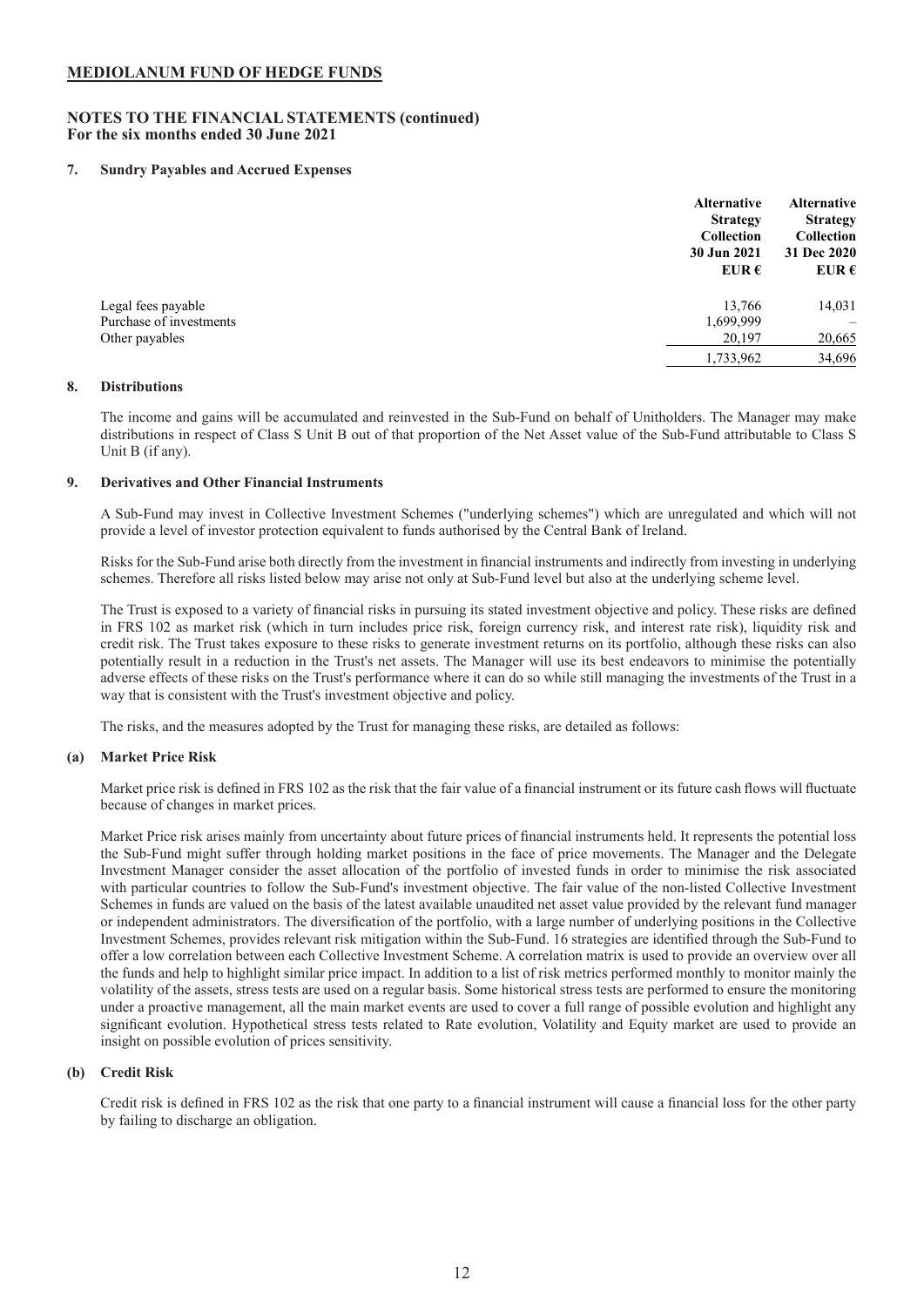## **NOTES TO THE FINANCIAL STATEMENTS (continued) For the six months ended 30 June 2021**

#### **9. Derivatives and Other Financial Instruments (continued)**

#### **(b) Credit Risk (continued)**

Financial assets which potentially expose the Sub-Fund to credit risk consist principally of investments and cash balances held with the Depositary. The extent of the Sub-Fund's exposure to credit risk in respect of these financial assets approximates their carrying value as recorded in the Sub-Fund's Balance Sheet. The Sub-Fund will be exposed to a credit risk on parties with whom it trades and will also bear the risk of settlement default. Credit risk exposure can also arise indirectly through the investment in financial instruments at the underlying fund level. Such risk is to a certain extent diversified away by investing in a number of underlying funds that can be diversified in terms of investment style, asset selection, geographic allocation etc.

It is important to note that by investing in underlying funds that can have brokerage and custody accounts that are not segregated; the Sub-Fund can be indirectly exposed to additional credit and custody risks.

Northern Trust Fiduciary Services (Ireland) Limited ("NTFSIL") is the appointed Depositary of the Trust, responsible for the safe-keeping of assets. NTFSIL has appointed The Northern Trust Company ("TNTC") as its global sub-custodian. Both NTFSIL and TNTC are wholly owned subsidiaries of Northern Trust Corporation ("NTC"). As at period end date 30 June 2021 NTC had a long term credit rating from Standard & Poor's of (A+) (31 December 2020: A+).

TNTC (as global sub-custodian of NTFSIL) does not appoint external sub-custodians within the U.S., the U.K., Ireland, Canada, Belgium, France, Germany, Netherlands and Saudi Arabia. However, in all other markets, TNTC appoints local external subcustodians.

NTFSIL, in the discharge of its depositary duties, verifies the Trust's ownership of Other Assets, (as defined under Other Assets, Art 21 (8)(b) of Directive 2011/61/EU), by assessing whether the Trust holds the ownership based on information or documents provided by the Sub-Fund or where available, on external evidence.

TNTC, in the discharge of its delegated depositary duties, holds in custody (i) all financial instruments that may be registered in a financial instruments account opened on the books of TNTC and (ii) all financial instruments that can be physically delivered to TNTC. TNTC ensures all financial instruments (held in a financial instruments account on the books of TNTC) are held in segregated accounts in the name of the Trust, clearly identifiable as belonging to the Trust, and distinct and separately from the proprietary assets of TNTC, NTFSIL and NTC.

In addition TNTC, as banker, holds cash of the Trust on deposit. Such cash is held on the Statement of Financial Position of TNTC. In the event of insolvency of TNTC, in accordance with standard banking practice, the Sub-Fund will rank as an unsecured creditor of TNTC in respect of any cash deposits.

Insolvency of NTFSIL and or one of its agents or affiliates may cause the Trust's rights with respect to its assets to be delayed.

The Manager manages risk by monitoring the credit quality and financial position of the Depositary and such risk is further managed by the Depositary monitoring the credit quality and financial positions of sub-custodian appointments.

## **(c) Foreign Currency Risk**

Currency risk is defined in FRS 102 as the risk that the fair value or future cash flows of a financial instrument will fluctuate because of changes in foreign exchange rates. The Trust is exposed to currency risk as assets and liabilities of the Trust may be denominated in a currency other than the functional currency of the Trust, which is its functional and presentation currency, the Euro.

The underlying Collective Investment Schemes may invest in a variety of securities denominated in both USD and foreign currencies and accordingly the Sub-Fund may be indirectly exposed to currency risk. The underlying funds may not necessarily hedge such foreign currency.

The Sub-Fund invests in securities denominated in currencies other than its reporting currency (EUR  $\epsilon$ ). Consequently, the Sub-Fund is exposed to risks that the exchange rate of its currency relative to other currencies may change in a manner which has an adverse effect on the value of that portion of the Sub-Fund's assets or units which are denominated in currencies other than its own currency. The Manager and the Delegate Investment Manager may follow a policy of hedging its foreign currency exposure of the portfolio into Euro in order to limit the risk of this exposure.

## **(d) Foreign Currency Forward Exchange Contracts**

As at 30 June 2021 and 31 December 2020, the Alternative Strategy Collection Fund held no forward foreign exchange contracts.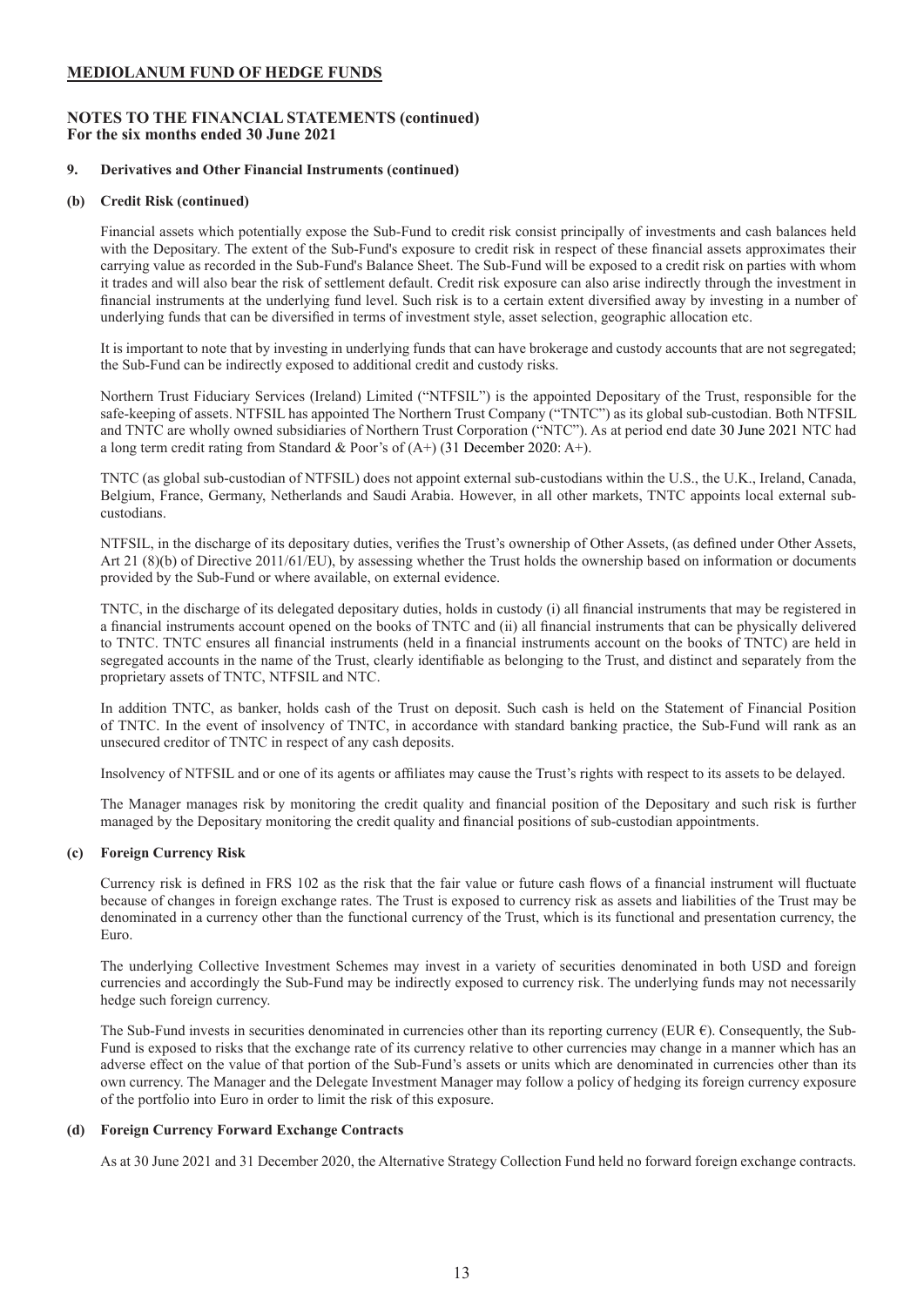## **NOTES TO THE FINANCIAL STATEMENTS (continued) For the six months ended 30 June 2021**

#### **9. Derivatives and Other Financial Instruments (continued)**

#### **(e) Liquidity Risk**

Liquidity risk is defined in FRS 102 as the risk that an entity will encounter difficulty in meeting obligations associated with financial liabilities that are settled by delivering cash or another financial asset.

Under certain circumstances the markets in which the portfolio of the Sub-Fund will trade may become illiquid making it difficult to acquire or sell contracts at the price quoted on different markets. Many of the schemes in which the portfolios shall invest do not provide for frequent redemptions. Accordingly, the portfolios ability to respond to market movements may be impaired, and the portfolios may experience adverse price movements upon liquidation of its investments.

The Manager has established a liquidity management policy which enables it to identify, monitor and manage the liquidity risks of the Trust and the Sub-Fund. The liquidity management policy monitors the profile of investments held by the Sub-Fund and ensures that such investments are appropriate to the redemption policy as stated in the Prospectus and will facilitate compliance with the Trust's underlying obligations.

There were no suspended/gated redemptions or investments in side pockets in the Alternative Strategy Collection as at 30 June 2021 or 31 December 2020 except for Kingate which was written down to zero on 30 November 2009 (please see the Schedule of Investments on pages 3 and 4).

#### **(f) Interest Rate Risk**

Interest rate risk is defined in FRS 102 as the risk that the fair value or future cash flows of a financial instrument will fluctuate because of changes in market interest rates.

Interest rate risk arises from the possibility that changes in interest rates will affect future cash flows or the fair values of financial instruments. Interest rate risk in the Sub-Fund arose from cash balances that were held in the Alternative Strategy Collection.

The majority of the Sub-Funds' financial assets and liabilities were non-interest bearing and as a result the Sub-Fund was not subject to significant amounts of risk due to fluctuations in the prevailing levels of market interest rates.

#### **(g) Layering of Fees**

The Sub-Fund's portfolio is subject to a level of fees payable both directly by the portfolio and by the portfolio as an investor in other schemes.

## **(h) Fair Value Hierarchy**

FRS 102 requires the Trust to classify financial instruments at fair value into the following hierarchy:

Level 1 - The unadjusted quoted price in active markets for identical assets or liabilities that the entity can access at the measurement;

Level 2 - Inputs other than quoted prices included within level 1 that are observable (i.e. developed using market data) for the asset or liability either directly or indirectly; and

Level 3 - Inputs that are unobservable (i.e. for which market data is unavailable) for the asset or liability.

The following is a summary of the inputs used to value the assets and liabilities carried at fair value as at 30 June 2021 and 31 December 2020:

| <b>Alternative Strategy Collection</b><br>As at 30 June 2021 | <b>Level 1</b><br>EUR $\epsilon$ | Level 2<br>EUR $\epsilon$ | Level 3<br>EUR $\epsilon$ | Total<br>EUR $\epsilon$ |
|--------------------------------------------------------------|----------------------------------|---------------------------|---------------------------|-------------------------|
| Financial Assets at fair value through                       |                                  |                           |                           |                         |
| <b>Profit or Loss</b>                                        |                                  |                           |                           |                         |
| Collective Investment Schemes                                | $\qquad \qquad -$                | 39,689,987                |                           | 39,689,987              |
|                                                              | $\qquad \qquad -$                | 39.689.987                |                           | 39.689.987              |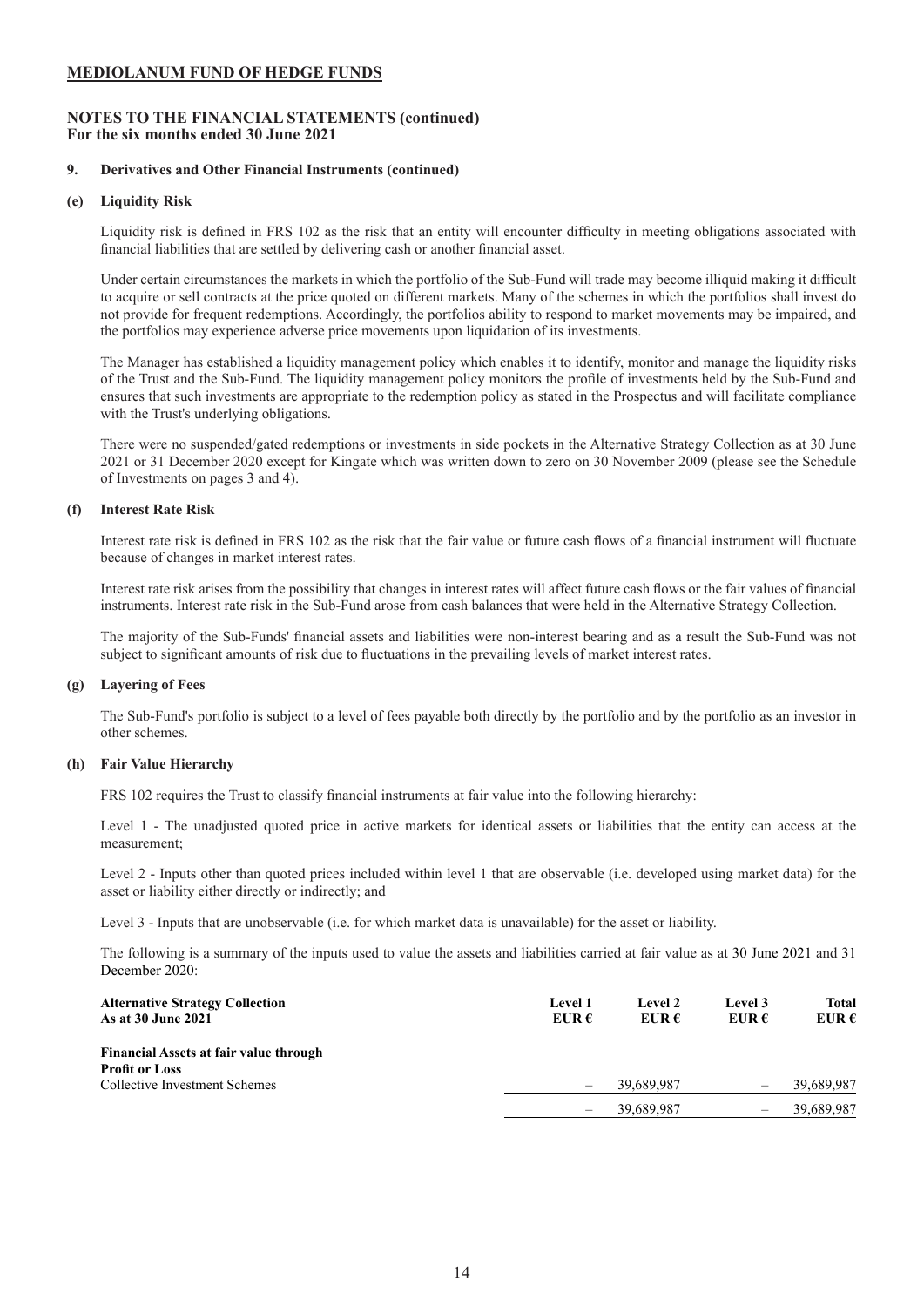## **NOTES TO THE FINANCIAL STATEMENTS (continued) For the six months ended 30 June 2021**

#### **9. Derivatives and Other Financial Instruments (continued)**

**(h) Fair Value Hierarchy (continued)**

| <b>Alternative Strategy Collection</b><br>As at 31 December 2020       | Level 1<br>EUR $\epsilon$ | Level 2<br>EUR $\epsilon$ | Level 3<br>EUR $\epsilon$ | <b>Total</b><br>EUR $\epsilon$ |
|------------------------------------------------------------------------|---------------------------|---------------------------|---------------------------|--------------------------------|
| <b>Financial Assets at fair value through</b><br><b>Profit or Loss</b> |                           |                           |                           |                                |
| Collective Investment Schemes                                          | $\qquad \qquad -$         | 48, 103, 745              | -                         | 48, 103, 745                   |
|                                                                        | -                         | 48, 103, 745              | $\qquad \qquad$           | 48, 103, 745                   |

There were no Level 3 movements in the Alternative Strategy Collection during the six months ended 30 June 2021 and financial year ended 31 December 2020.

#### **10. Related Party Transactions**

The Trust is constituted by means of a Trust Deed to which Mediolanum International Funds Limited is party, as Manager. The fees paid to Mediolanum International Funds Limited are outlined in note 3.

Northern Trust Fiduciary Services (Ireland) Limited is the Depositary of the Trust and received the fees as outlined in note 3. Northern Trust International Fund Administration Services (Ireland) Limited is the Administrator of the Trust and received the fees as outlined in note 3.

The Directors, the AIFM, the Manager, the Administrator and the Depositary and their respective affiliates, officers, directors and Unitholders, employees and agents (collectively the "Parties") are or may be involved in other financial, investment and professional activities which may on occasion cause a conflict of interest with the management of the Trust and/or their respective roles with respect to the Trust.

These activities may include managing or advising other funds (including other Collective Investment Schemes), purchases and sales of securities, banking and investment management services, brokerage services, valuation of unlisted securities (in circumstances in which fees payable to the entity valuing such securities may increase as the value of assets increases) and serving as directors, officers, advisers or agents of other funds or companies, including funds or companies in which the Unit Trust may invest. In particular, the AIFM and other companies within the Mediolanum Group may be involved in advising or managing other investment funds (including other Collective Investment Schemes) or other real estate portfolios which have similar or overlapping investment objectives to or with the Unit Trust. Subject to the next succeeding paragraphs, each of the Parties will use its reasonable endeavors to ensure that the performance of their respective duties will not be impaired by any such involvement they may have and that any conflicts which may arise will be resolved fairly and in the best interests of Unitholders.

The underlying Unitholder in the Sub-Fund, Mediolanum International Life DAC, is connected to the Manager. As at 30 June 2021 Mediolanum International Life DAC holds 100% (31 December 2020: 100%) of the Class S Unit A in the Alternative Strategy Collection.

Mr. Andrew Bates was a Non-Executive member of the Mediolanum International Funds Limited Board until 28 April 2021. He was also a Consultant in Dillion Eustace during this period. Total legal fees paid to Dillon Eustace until 28 April 2021 were EUR € 757 (30 June 2020: EUR € 969).

At 30 June 2021, Alternative Strategy Collection did not invest into funds managed by Tages Capital LLP, the Delegate Investment Manager (31 December 2020: Nil).

### **11. Connected Party Transactions**

The Directors of the Manager are satisfied that transactions with connected parties entered into during the period complied with the obligations set out in Chapter 1, Part 1, Section 1, xii of the AIF Rulebook, namely any such transactions be carried out at arm's length and in the best interest of the Unitholders. There are arrangements in place (evidenced by written procedures) to ensure such compliance.

#### **12. Soft Commission Arrangements**

The MiFID II delegated acts covering research payment accounts came into effect in January 2018. This delegated act sets out the final structure and rules concerning research consumption and payment to be used by EU member states when implementing MiFID II. For the six months ended 30 June 2021, these fees were paid directly by the Sub-Fund.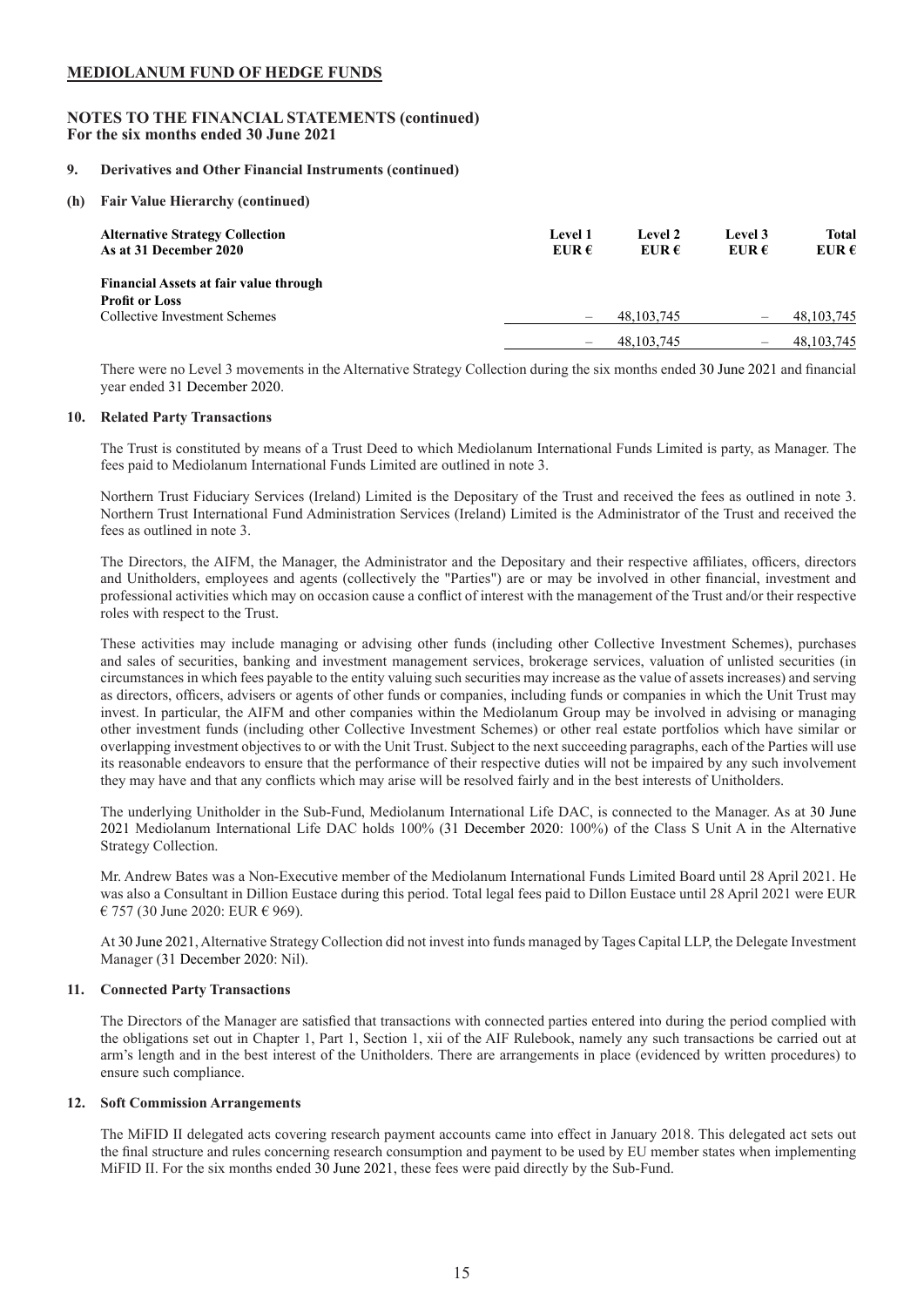## **NOTES TO THE FINANCIAL STATEMENTS (continued) For the six months ended 30 June 2021**

### **13. Exchange Rates**

The following exchange rates were used to translate assets and liabilities into the reporting currency (EUR  $\epsilon$ ) at 30 June 2021 and 31 December 2020:

|            | EUR $\epsilon$ Rate | EUR $\epsilon$ Rate |
|------------|---------------------|---------------------|
| Currency   | 30 Jun 2021         | 31 Dec 2020         |
| <b>USD</b> | 0.843241            | 0.8173              |

#### **14. Changes in the Portfolio**

A list, specifying for each investment the total purchases and sales which took place during the period under review may be obtained, upon request, at the registered office of the Manager.

## **15. Contingent Liabilities**

There were no significant contingent liabilities at the Statement of Net Assets date or as at 31 June 2021.

### **16. Net Asset Value**

|                                                                                                           | <b>Alternative</b><br><b>Strategy</b><br>Collection<br>30 Jun 2021<br>EUR $\epsilon$ | <b>Alternative</b><br><b>Strategy</b><br><b>Collection</b><br>31 Dec 2020<br>EUR $\epsilon$ | <b>Alternative</b><br><b>Strategy</b><br><b>Collection</b><br>31 Dec 2019<br>EUR $\epsilon$ |
|-----------------------------------------------------------------------------------------------------------|--------------------------------------------------------------------------------------|---------------------------------------------------------------------------------------------|---------------------------------------------------------------------------------------------|
| Net assets attributable to holders of redeemable participating units:<br>Class S Unit A Euro $(\epsilon)$ | 40,788,675                                                                           | 51,268,752                                                                                  | 55,812,355                                                                                  |
| Number of redeemable participating units outstanding:<br>Class S Unit A Euro                              | 4,049,003                                                                            | 5,132,318                                                                                   | 5,569,056                                                                                   |
| Net asset value per redeemable participating unit:<br>Class S Unit A Euro $(\epsilon)$                    | €10.07                                                                               | €9 99                                                                                       | €10.02                                                                                      |

#### **17. Realised and Unrealised Gains in Investments**

|                                                              | <b>Alternative</b><br><b>Strategy</b><br><b>Collection</b><br>30 Jun 2021<br>EUR $\epsilon$ | <b>Alternative</b><br><b>Strategy</b><br><b>Collection</b><br>30 Jun 2020<br>EUR $\epsilon$ |
|--------------------------------------------------------------|---------------------------------------------------------------------------------------------|---------------------------------------------------------------------------------------------|
| Realised gain/(loss) on investments                          |                                                                                             |                                                                                             |
| Realised gain on investments                                 | 3,689,373                                                                                   | 109,167                                                                                     |
| Realised loss on investments                                 | (350, 509)                                                                                  | (673, 972)                                                                                  |
| Realised loss on forward foreign exchange contracts          | (65)                                                                                        | (24)                                                                                        |
| Total realised gain/(loss) on investments                    | 3,338,799                                                                                   | (564, 829)                                                                                  |
| Unrealised gain/(loss) on investments                        |                                                                                             |                                                                                             |
| Movement in unrealised gain on investments                   | 1,101,765                                                                                   | 1,028,633                                                                                   |
| Movement in unrealised loss on investments                   | (3,551,105)                                                                                 | (1,738,064)                                                                                 |
| Unrealised gain/(loss) on forward foreign exchange contracts | 1,371                                                                                       | (99)                                                                                        |
| <b>Total unrealised loss on investments</b>                  | (2.447.969)                                                                                 | (709, 530)                                                                                  |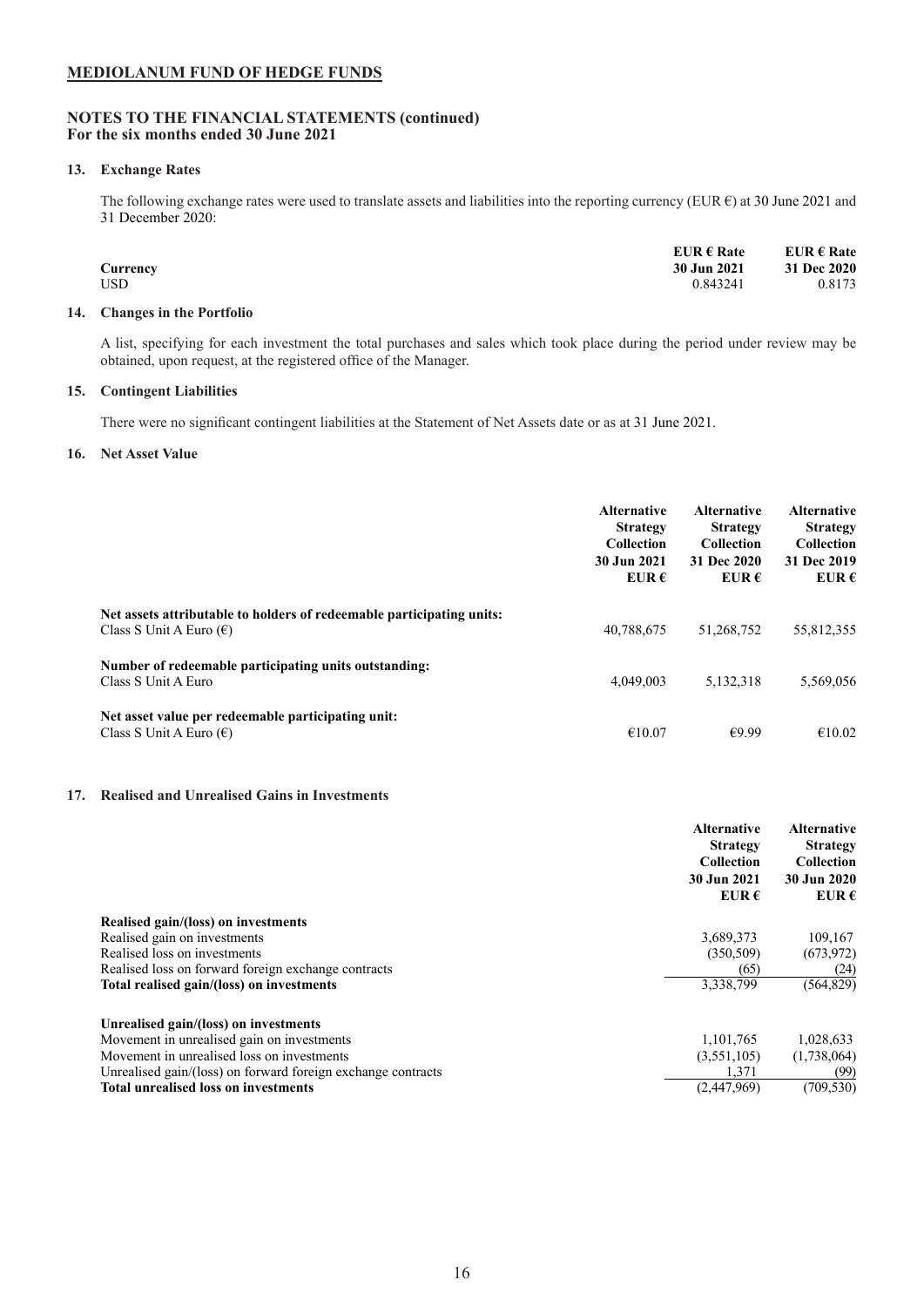## **NOTES TO THE FINANCIAL STATEMENTS (continued) For the six months ended 30 June 2021**

## **18. Efficient Portfolio Management Techniques**

The Sub-Fund may employ investment techniques and instruments relating to its investments for the purpose of efficient portfolio management under the conditions and within the limits stipulated from time to time by the Central Bank. The Sub-Fund may use the various investment techniques and instruments for efficient portfolio management such as taking long or short positions in derivative instruments including forward foreign contracts so as to alter the interest rates, credit and or currency exposure of the portfolio. Derivative instruments may be purchased for the purpose of efficient portfolio management only and in accordance with the Central Bank's guidelines. As at 30 June 2021 the Sub-Fund held no forward foreign exchange contracts. The realised and unrealised gain/(loss) on forward foreign exchange contracts are disclosed in the Income Statement on page 6.

## **19. Significant Events During the Period**

#### **(a) COVID-19 Impact**

Since the start of the year COVID-19 has continued to dominate the headlines, and at the mid-way point of the year the World Health Organisation (''WHO'') are warning about the onset of a fourth wave due to the spread of the Delta variant. That said, financial markets have broadly looked past the risk of COVID-19 and have focused on the economic re-opening that is underway and the improvement in corporate profits. At the end of June, global equities (MSCI World Index) are up 16% in euro terms, while global sovereign bonds are down 2% (Bloomberg Barclays Global Agg Treasuries Index).

To deal with the fallout from the virus, central banks around the world have stepped in to provide unprecedented monetary support to their respective economies, while governments have put in place the necessary fiscal supports in terms of pandemic unemployment benefits to help support those hit hardest from the economic fallout of the pandemic. Financial markets responded favourably to the stimulus with most equity and bond markets now back above their pre-pandemic highs.

Vaccination rates continue to rise across the world and, while COVID-19 cases are rising again in some nations, hospitalisations and – more importantly – the death rate remain low compared to previous outbreaks. As a result, governments around the world are gradually re-opening their economies, and the economic backdrop continues to improve as economies open back up. This can be seen across a range of economic indicators from falling unemployment to improving business and consumer confidence surveys.

One consequence, however, is that inflation, as measured by US Consumer Price Inflation (CPI) jumped to 5.4% in June compared to a year ago, while US core CPI (excluding volatile food and energy prices) hit 4.5%, the highest rate in 30 years, as the combination of supply chain bottlenecks and improving demand have caused prices to move higher. That said, it is evident that most price pressure is due to re-opening with the biggest drivers in areas like airfares, hotels and other leisure and hospitality sectors. Central banks have reiterated they are willing to let inflation move higher before they start to think about raising interest rates to ensure the recovery takes hold. It is not expected rate hikes until 2023 at the earliest, but central banks will need to signal the end to their extraordinary asset purchases (''QE'') before the year end which may test the markets' nerves.

Ultimately, however the pace of the recovery is still largely dependent on the ability to control COVID-19 and given the unpredictable nature of the virus, there remains a high degree of risk. Should another wave or variant of COVID-19 emerge that proves resistant to the current vaccines, it could delay the re-opening of the global economy and in turn could lead to another period of high volatility.

In this environment it could potentially have an adverse impact on the value of the Fund's investments and the ability of the Manager to access markets or implement the Fund's investment policy in the manner originally contemplated. Government interventions or other limitations or bans introduced by regulatory authorities or exchanges and trading venues as temporary measures in light of significant market volatility, may also negatively impact on the Manager's ability to implement the Fund's investment policy. The Fund's access to liquidity could also be impaired in circumstances where the need for liquidity to meet redemption requests may rise significantly. Services required for the operation of the Fund may in certain circumstances be interrupted as a result of the pandemic.

#### **(b) Changes to the Prospectus**

On 3 March 2021, the Prospectus was updated with non-material changes related to SFDR Level 1 disclosure requirements via an Addendum on the Integration of Sustainability Risks.

#### **(c) Appointment/Resignation of Directors and Chairperson**

Michael Hodson was appointed as a Director of the Manager effective 1 January 2021.

Andrew Bates resigned as a Director and Chairperson of the Manager effective 28 April 2021.

Karen Zachary was appointed as a Director and Chairperson of the Manager effective 28 April 2021.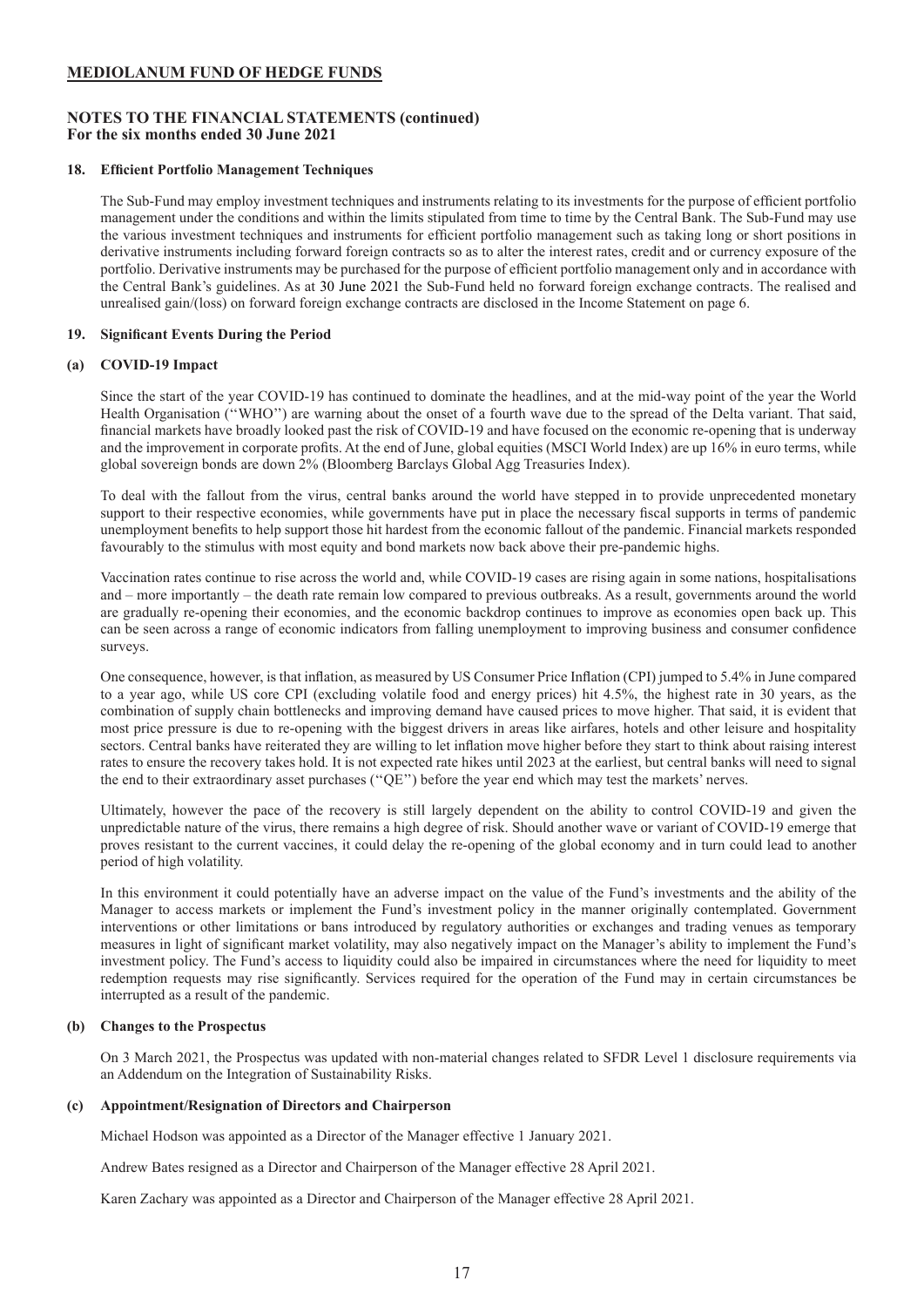## **NOTES TO THE FINANCIAL STATEMENTS (continued) For the six months ended 30 June 2021**

## **19. Significant Events During the Period (continued)**

## **(c) Appointment/Resignation of Directors and Chairperson (continued)**

No other events have occurred subsequent to the period end which impact on the financial statements for the six months ended 30 June 2021.

### **20. Post Balance Sheet Events**

No events have occurred subsequent to the period end which impact on the financial statements for the six months ended 30 June 2021.

## **21. Approval of the Financial Statements**

The financial statements were approved by the Directors of the Manager on 30 August 2021.